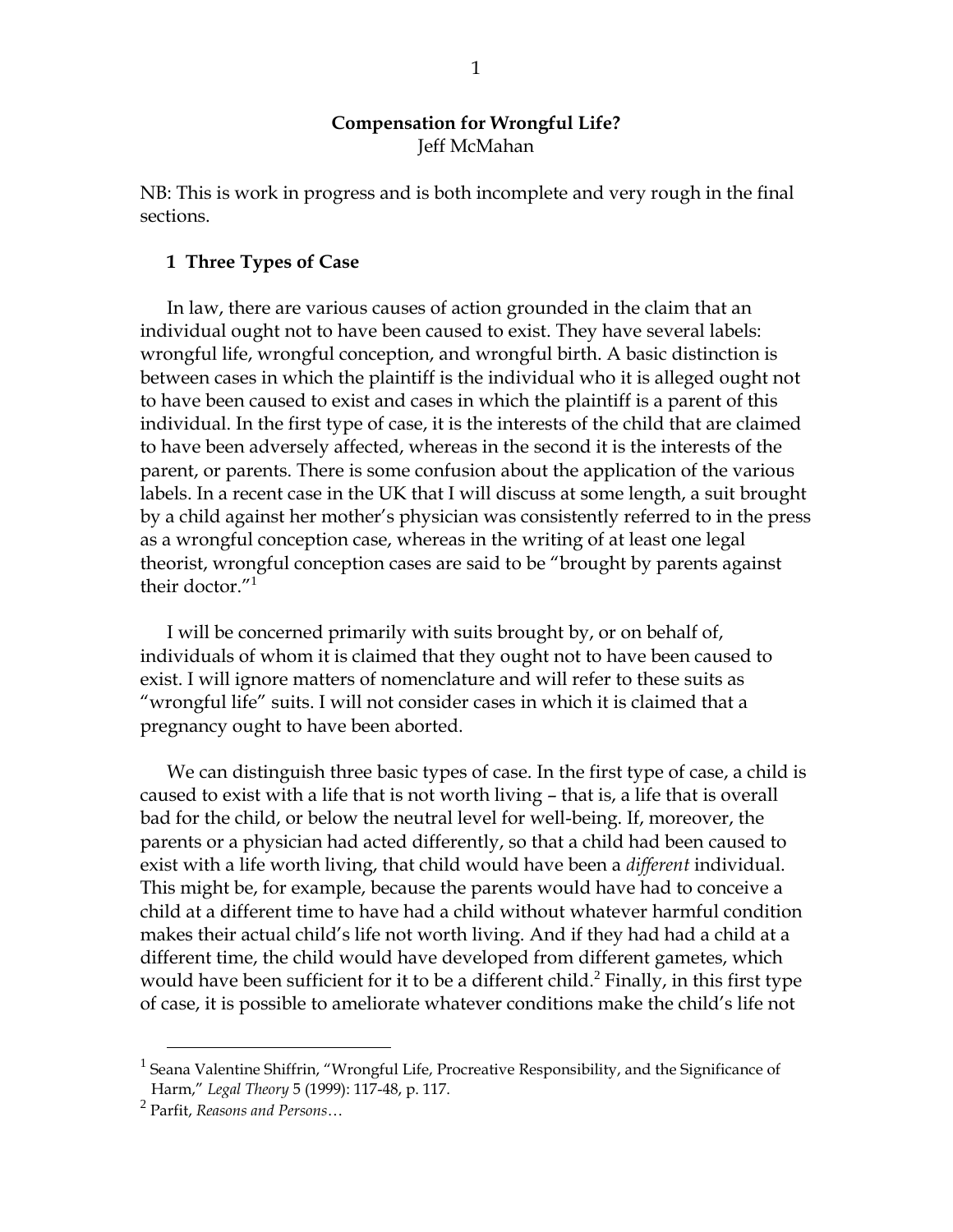worth living, thereby making the life worth living. It might be, for example, that there is a very expensive therapy, which is not provided by the state, that can substantially alleviate the bad effects of a congenital condition, enabling an individual afflicted with that condition to have a life that is worth living.

In this type of case, the act that caused the child to exist with the harmful condition was not *worse* for the child; for the claim that it was worse implies that if the act had not been done, that would have been *better* for the child. But if the act had not been done, there would have been no child for whom anything could be better. Yet seems that the act ought not to have been done. The challenge to explain why an act that is not worse for the person affected by it can nevertheless be wrong is referred to in the philosophical literature as the "Non-Identity Problem." In this particular case, there is an obvious explanation – namely, that the act was *bad*, though not worse, *for the child*, and thus harmed the child *noncomparatively*. It therefore ought not to have been done.

Although this explanation seems to me correct, it raises difficult questions. According to this explanation, to cause a miserable person to exist is noncomparatively *bad* for that person and there is a strong moral reason not to cause people to exist when this would be bad for them. But, if this is correct, it seems that to cause a well-off person to exist must be noncomparatively *good* for that person; and it seems that there should also be a moral reason to cause people to exist when this would be good for them. Yet most people believe that there is a strong moral asymmetry – often referred to in the literature on population ethics as "the Asymmetry" – between causing miserable people to exist and causing well-off people to exist. Most people seem to believe that, while there is a strong moral reason not to do the former, there is *no* moral reason to do the latter. But if the explanation of why there is a strong moral reason not to cause a miserable person to exist is that to do so is to harm the person noncomparatively and there is a reason not to harm people in that way, one must accept either accept that there is a parallel reason to cause a well-off person to exist or else explain why causing a person to exist cannot be good for that person or why there is no reason to benefit people in this noncomparative way. I will briefly return to this problem later.

In this first type of wrongful life case, if the person who did the act that caused a child to exist with a harmful condition was at fault in doing that act, that person seems to be morally liable to pay necessary and proportionate costs to enable the child to have the therapy. In the circumstances, harm is unavoidable: either the child will continue to suffer the bad effects of the condition or the person responsible will suffer a loss of funds. It is a matter of justice that the person who is morally responsible for the unavoidability of harm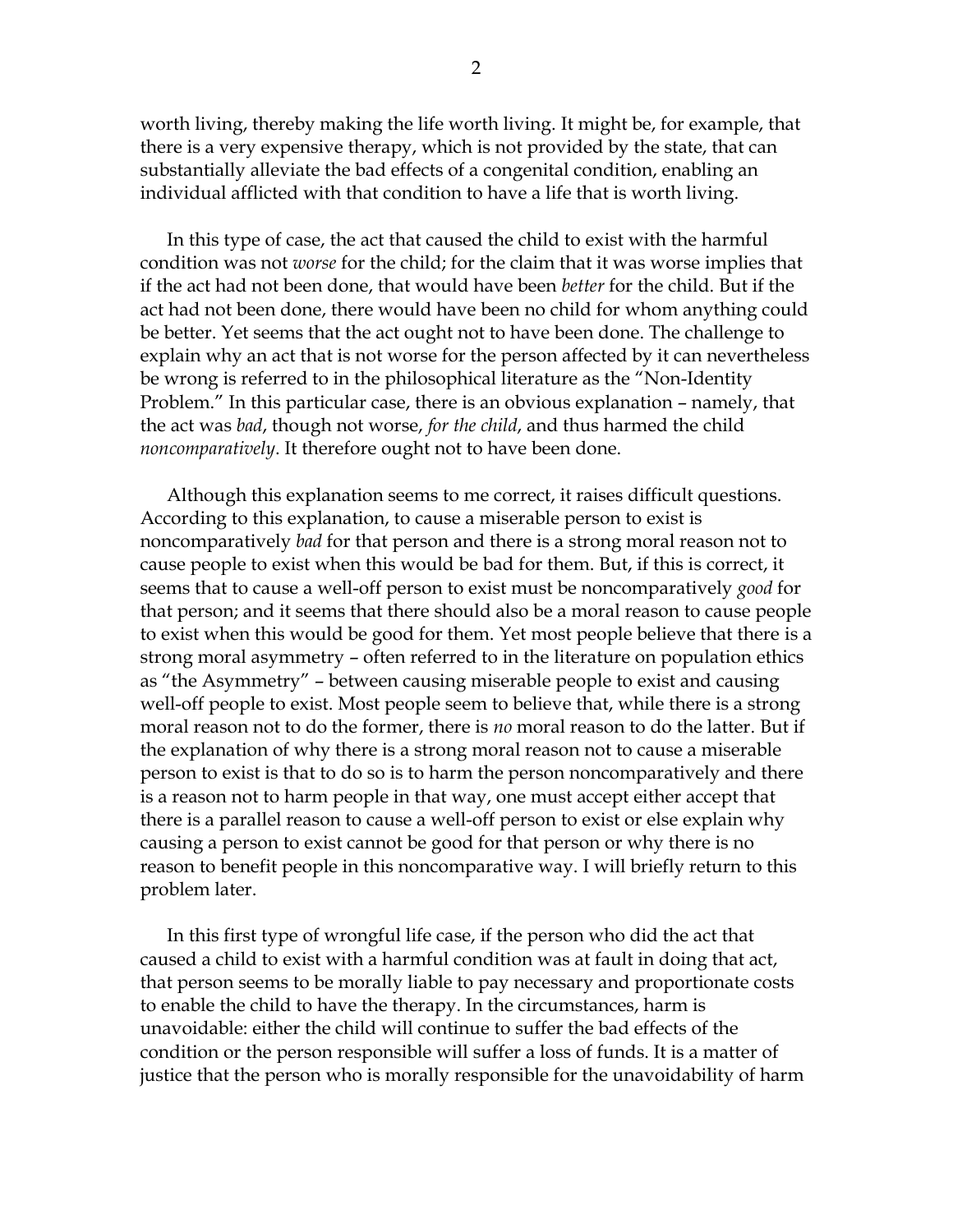should be the one to suffer harm, rather than being allowed to impose harm on an entirely nonresponsible individual.

This is the type of case in which a wrongful life suit seems to make most sense. One person is responsible for having caused another to suffer a harm (albeit a noncomparative harm) and has the ability to ameliorate that harm, or to prevent it from continuing. The action required of this person cannot be to *compensate* the victim, at least not in the traditional sense. Compensation for a harmful act is normally understood as action that makes the victim as well off as she was prior to the harmful action or as well off as she would have been had the act not been done. But in this sort of case, the victim did not exist prior to the act and would never have existed had the act not been done.

The aim of awarding damages in such a case must therefore be different. At a minimum, damages might be intended to prevent the harm from continuing by making the person's life worth living. And they might further be intended to compensate the person in a further way that is separable from the two ways just noted – namely, through the provision of benefits that would offset the harms the person had already suffered (even though the act that caused these harms was not worse for the victim). If, however, the damages were to fulfill only these purposes, they would ensure only that causing the person to exist would have caused no net harm. That could be compatible with the person who was caused to exist being left with a life of overall neutral value – neither good (worth living) nor bad. It seems clear that more would be required morally but on what basis would the one who caused the person to exist be liable to provide more?

Cases of this first sort are, moreover, quite rare. The main reason for this is that most cases in which it can be reliably determined that a life is, and is likely to remain, not worth living are cases in which the cause is a physical and perhaps also psychological affliction that cannot be significantly alleviated. Examples of such conditions that appear very early in life include Tay Sachs disease, Lesch Nyhan syndrome, and Dystrophic Epidermolysis Bullosa.

These conditions are examples of the second type of case. In cases of this second sort, a child is caused to exist with a life that is not worth living. As in the first type of case, this particular child would not have existed had action been taken to avoid the existence of a child with whatever harmful condition makes the life not worth living. Had such action been taken, a different child would have been caused to exist instead (or, perhaps, no child would have come into existence). What differentiates this type of case from the first, however, is that there is nothing that can be done to make the child's life worth living. If, of course, the child's life can be made less bad and someone is at fault in causing the child to exist, that person may be liable to fund whatever can be done to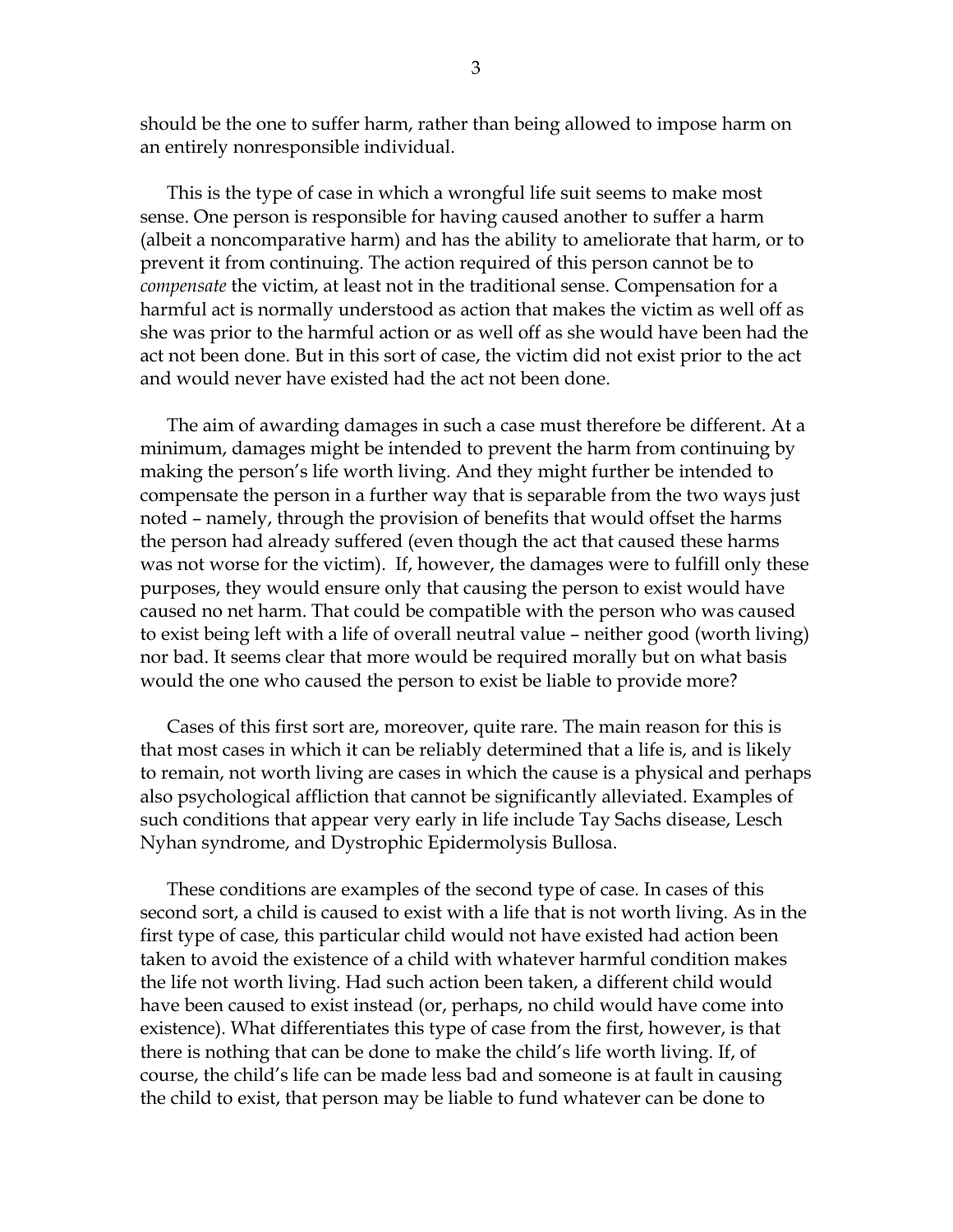alleviate the child's condition. But often in such cases, all that can be done is already being done and the only adequate remedy is euthanasia, which the person at fault cannot provide. If there is a person who is at fault other than the parents, that person might be required to compensate the parents; but that is another matter altogether.

In the third type of case, an act is a necessary part of the cause of a child's existence – so that the child would never have existed had this act not been done – but also causes or allows the child to have some harmful condition. Had the act not been done, a different child would have come into existence who would not have had the harmful condition. Although the actual child's life is worth living, it is less worth living than it would be if, per impossibile, the harmful condition were absent. Although the harmful condition cannot be eliminated, the child's life, which is already worth living, can be improved. There is a person who was at fault in doing the act that caused the child with the harmful condition to exist rather than a different child without the condition.

There is a similar type of case that must not be confused with this third type. In this further type of case, an act for which a person is at fault both causes a child to exist with a life that is worth living and also causes that child to have a harmful condition. The child's life can be improved. This type of case differs from the third type of case in that it was possible that the same child who has the harmful condition could have been caused to exist without it.

Because of the Non-Identity Problem, this further type of case is rare. If the conditions of a child's coming into existence had been sufficiently different that the child would not have had the harmful condition, they would also have been likely to be sufficiently different to ensure the existence of a different child. But cases of this fourth sort are possible. For the sake of argument, assume – what I believe to be true – that, although each of us developed from a particular embryo and would never have existed in the absence of this particular embryo, we nevertheless did not exist as embryos. Next suppose that there is a frozen embryo that will develop into one particular person whenever it is implanted. If it is implanted during a certain period, the resulting child will have a life worth living but will also have a harmful condition, but if it is implanted at any other time, the same child will have a better life without the condition.

If in this example a person were at fault in implanting the embryo during the period in which the child would be caused to have the harmful condition, that person could be liable to compensate the child for the harm. But this would not be an instance of wrongful life. The complaint would not be that the child ought not to have been caused to exist but that the child ought to have been caused to exist without the harmful condition. The act that caused the condition was worse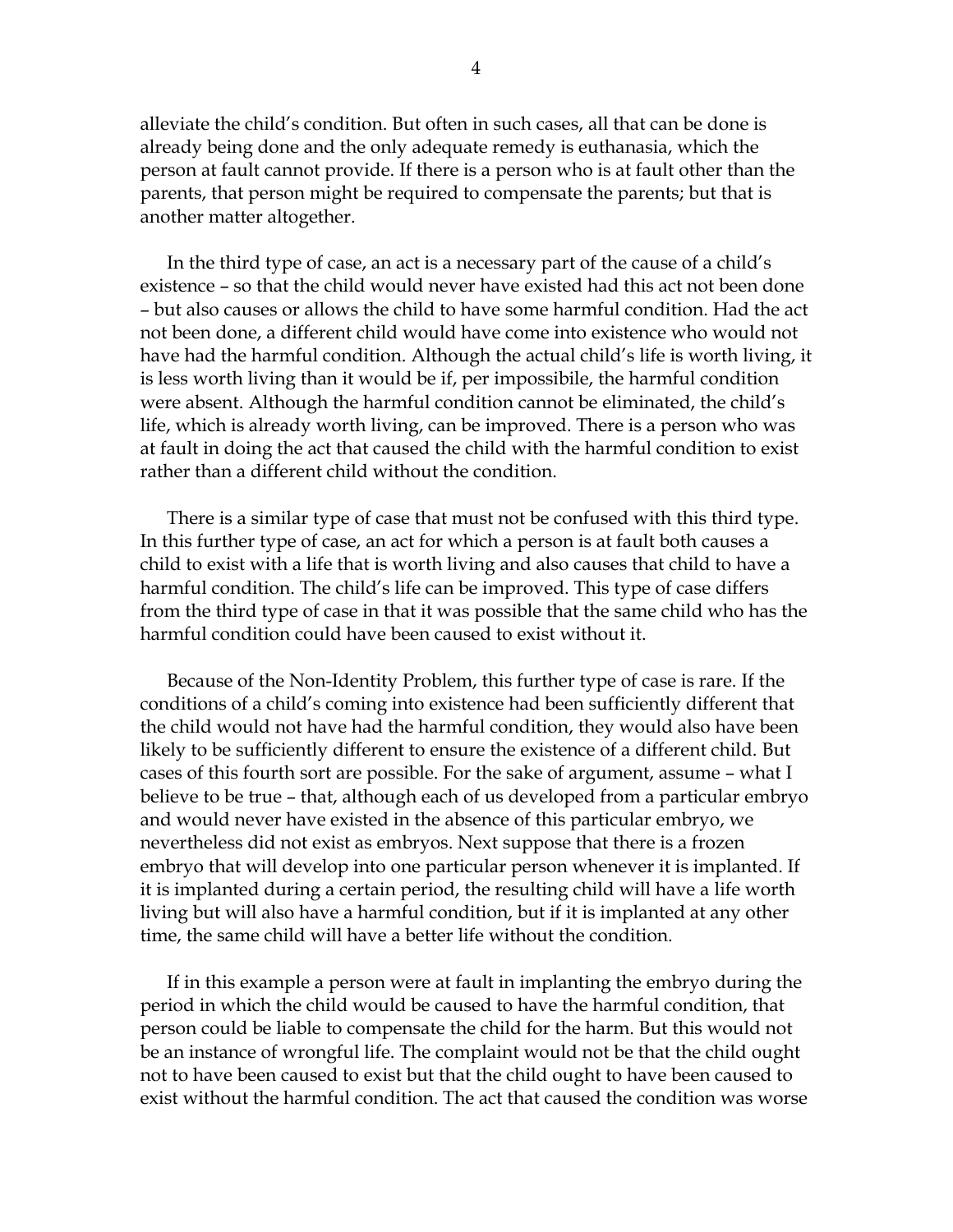for the child because that same child could have existed without the condition. Although the action in this type of case is not a ground for complaint of wrongful life, it can raise some of the same questions that arise in cases of the third type. I will therefore return to cases of this last type in section 4.

# **2 The Case of Evie Toombes**

In the UK, late in 2021, a 20-year-old woman with spina bifida, Evie Toombes, sued her mother's physician for allegedly having failed to provide her mother appropriate advice about reducing the risk of having a child with spina bifida. Toombes's claim to the court was that her mother, before becoming pregnant, sought advice from her physician, who neglected to advise her to postpone conception for several months, take folic acid supplements during that period, and only then conceive a child. This advice has standardly been given to women who want to have a child because it is known that spina bifida can be caused by a woman's being deficient in folate during early pregnancy. The risk of having a child with spina bifida is thus significantly reduced by regular ingestion of folic acid supplements for several months before and after conception. In her judgment, the judge in the case concluded that

had she [the mother] been provided with the correct recommended advice she would have delayed attempts to conceive. In the circumstances, there would have been a later conception, which would have resulted in a normal healthy child. I therefore find that the claimant's claim succeeds on liability. $3$ 

I will assume, for the sake of argument, that the plaintiff's factual claims are true. Although the most important of these claims were denied by the defendant, they were accepted by the court, which apparently simply chose to accept the assertions of the plaintiff rather than those of the defendant. But who was actually telling the truth, or accurately remembering what had happened more than 20 years earlier, is irrelevant for my purposes.

Toombes's own counsel conceded that, if her mother had postponed conception, she would have conceived a child who would have been a "genetically different person" from Toombes. One assumes that this indicates recognition both by the plaintiff and by the court that, had the physician not acted as he is alleged to have done, Toombes herself would never have existed. It was, moreover, evident to everyone that Toombes, a successful equestrian and show jumper, has a life that is well worth living; nor did Toombes claim otherwise. Hers, therefore, was a case of the third type described in section 1.

<sup>3</sup> *Toombes* v *Mitchell* [2021] EWHC 3234 (QB) [80].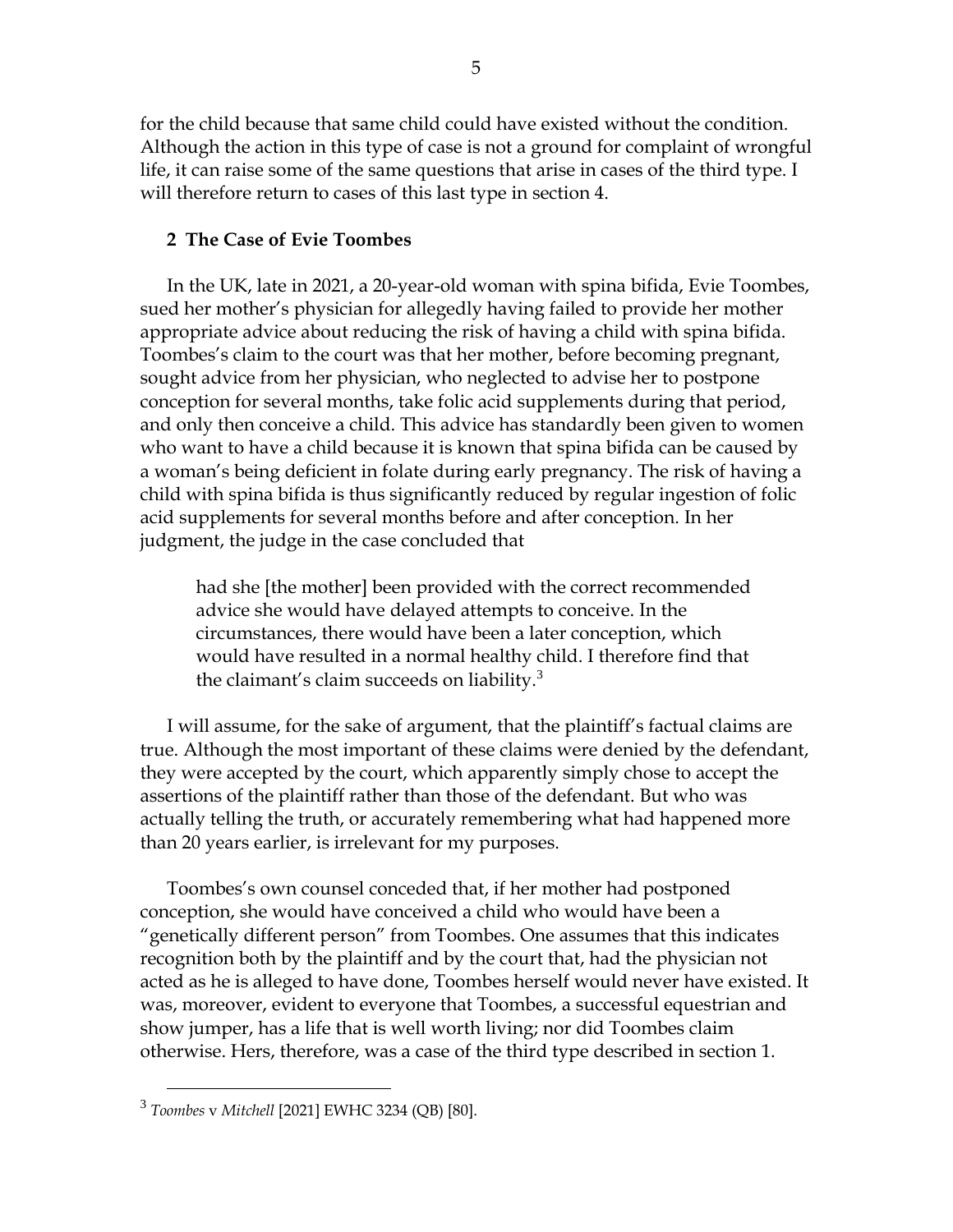Given that, by her own admission, Toombes would never have existed had the physician advised her mother to delay conceiving a child, the physician's failure to do as he ought to have done was not *worse* for her. And given that her life is worth living, the physician's action was also not *bad* for her on balance. Hence the explanation of why the physician's action was wrong cannot be that which I proposed for cases of the first type described in section 1. Indeed, the physician's action in Toombes's case was, if anything, *good* for her (though not *better*). She is the beneficiary – albeit the unintended or accidental beneficiary – of the physician's negligence. How, then, can she deserve compensation from him?<sup>4</sup>

Again assuming that the facts are as Toombes alleges, the physician acted wrongly in failing to advise Toombes's mother to postpone conception and to take folic acid supplements before and after becoming pregnant. The wrongness of his action, or omission, is explained by what I call the

## *Selection Principle*

 $\overline{a}$ 

When one has decided to cause an individual to exist, or when it is unavoidable that a person will come into existence, and one can determine which one of two or more possible people will come into existence, there is a moral reason to cause or allow a better-off individual to exist rather than cause or allow a different, less welloff individual to exist, if other considerations are equal.<sup>5</sup>

In failing to give Toombes's mother the proper advice, the physician allowed a less well-off individual to come into existence rather than causing a better-off individual to come into existence instead.

One way to understand the Selection Principle is to interpret it as assuming

- 1) that it can be good or bad for an individual to be caused to exist,
- 2) that individuals can therefore be benefited or harmed, albeit noncomparatively, by being caused to exist,

 $^{4}$  I am assuming that the physician is at fault, and indeed culpable, for his negligence. There are some, however, who believe that negligence cannot be culpable. They can simply substitute "recklessness" for negligence in the discussions that follow. That substitution seems compatible with the facts of the case – for example, that the physician discussed folic acid supplementation with the mother but told her that it was unnecessary if she had a healthy diet.

<sup>5</sup> Compare Parfit's "Same Number Quality Claim," Frick's "non-identity intuition," and Savulescu's "principle of procreative beneficence." Parfit, *Reasons and Persons* …; Johann Frick, "Conditional Reasons and the Procreation Asymmetry," *Philosophical Perspectives* 34 (2020): 53- 87; Julian Savulescu, "Procreative Beneficence: Why We Should Select the Best Children," *Bioethics* 15 (2001): 413-26.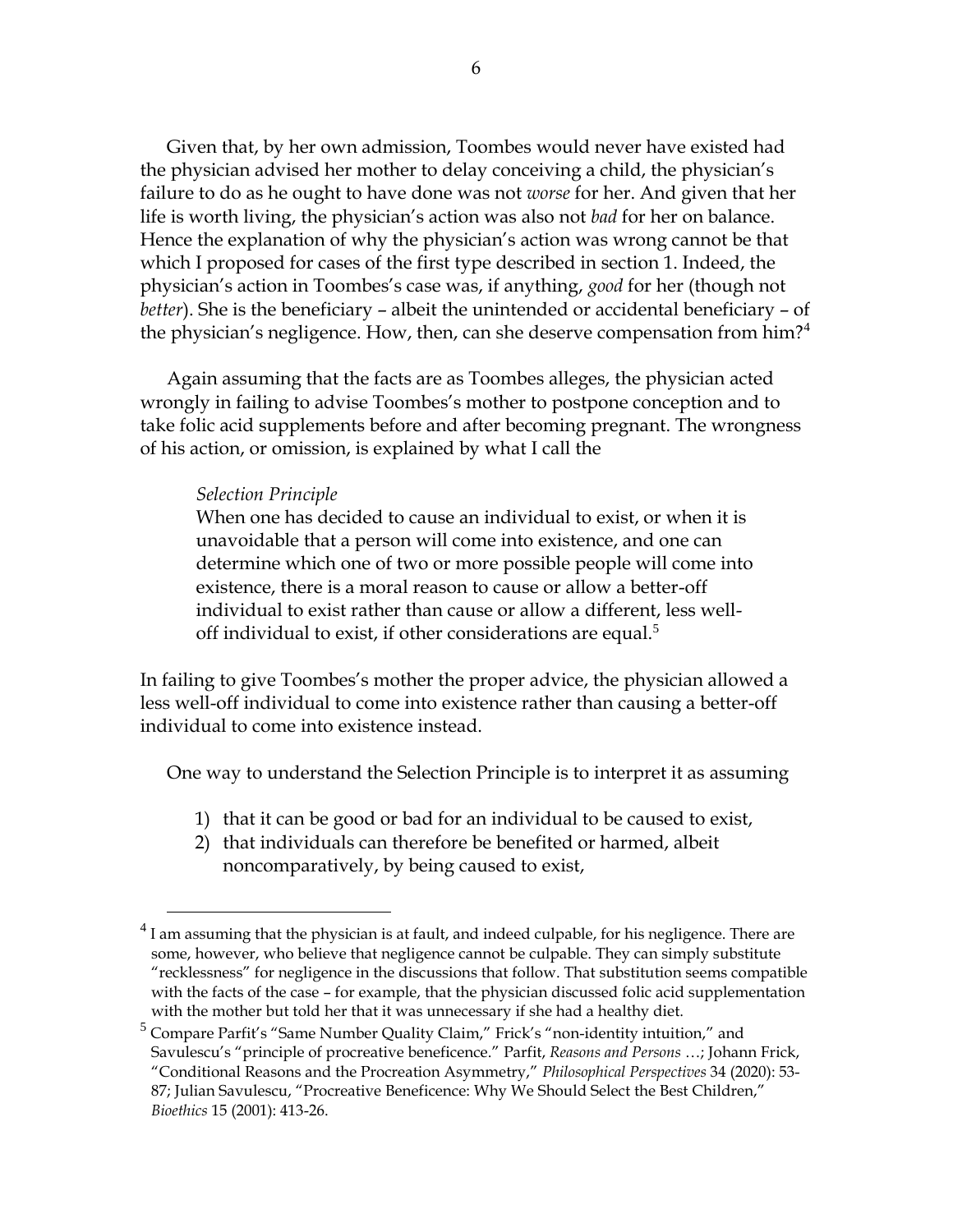3) that noncomparative benefits and harms can ground reasons either to cause or not to cause individuals to exist (reasons that Parfit refers to as "wide person-affecting reasons," which I call "wide individualaffecting reasons to allow that they can apply to causing or not causing animals to exist as well),

and as asserting

4) that there is a wide individual-affecting reason to confer a greater noncomparative benefit by causing a better-off individual to exist rather than causing or allowing a different, less well-off individual to exist.

Both Toombes's claims and the court's judgment presuppose that a different child without spina bifida would have been overall better off than Toombes herself. Given that assumption (and, perhaps, the further assumption that the physician knew that spina bifida is a condition that generally makes a life go less well), the physician's negligent action is condemned by the Selection Principle. And there is a sense in which the charge against the physician is indeed a charge of "wrongful life." Toombes's case is a case of wrongful life in that she claims, with good reason provided by the Selection Principle, that she ought not to have been caused to exist *because* a *different*, better-off child ought to have been caused to exist instead. But what the court's judgment fails to explain is how this can ground a claim to compensation or damages by Toombes, who is the accidental beneficiary rather than the victim of the physician's negligent and wrongful action.

### **3 Two Digressions**

### *3.1 Wrongful Birth as an Alternative*

One option that would not have raised this awkward question about Toombes's entitlements would have been for Toombes's mother, who is alive and who supported Toombes during the trial, to have brought an action grounded in an appeal to her own interests. The mother might have claimed that the physician's negligence was worse for *her* in that her own interests have been adversely affected by having had to worry about and care for a child with a seriously harmful condition when, had the physician acted differently, she would have had, in the judge's words, "a normal healthy child." Such an action would, as I understand the terminology, have constituted a suit for "wrongful birth."

There are, however, problems with this suggestion. One can imagine how hurtful it would have been to Toombes had her mother claimed in court that having had her as a child had been against the mother's interests. More importantly, such a claim would have been unlikely to be true. This is because of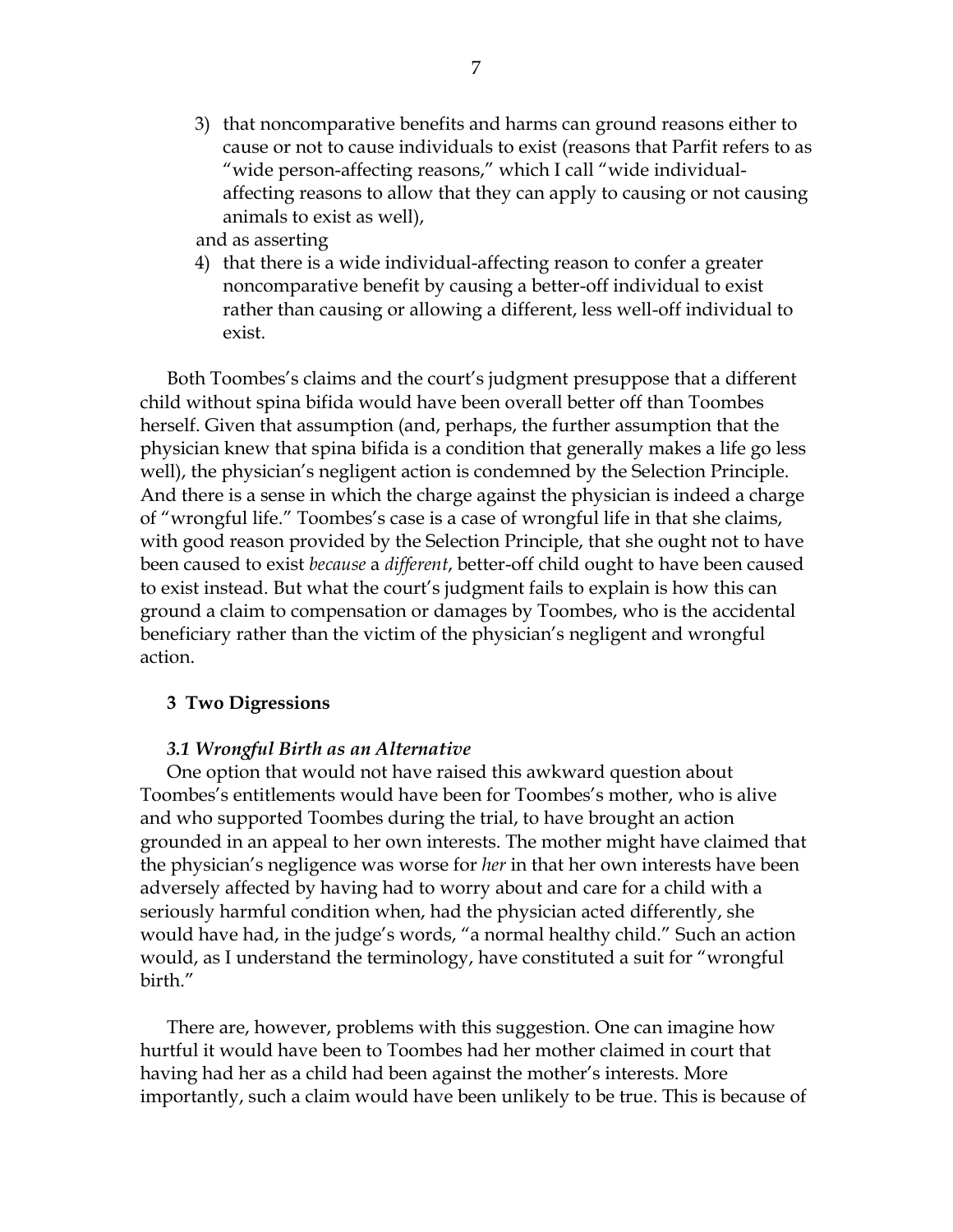what I have elsewhere called the *Divergent Lives Problem*. It may well be true that, if the mother had had a different child without spina bifida, her subsequent life would have been better from an impartial point of view. And it may have been prudentially rational at and for a short period after Toombes's birth for the mother to have wished that she had given birth to a different child without spina bifida. But once she had developed the deep love she no doubt has for her actual daughter, it presumably became impossible for her rationally to wish that she had had a different child instead.<sup>6</sup> Given how much of what the mother has rationally cared about for her own sake since her actual daughter was born more than 20 years ago has been bound up in their relations with one another, it seems clear that most of the interests she has had in her actual life since her daughter was born have been and will continue to be better satisfied in the life she has with her actual daughter than those same interests would have been in a different alternative life with a different child. It is true, of course, that if she had had a different child, she would also have had different interests, and that those interests would have been better satisfied in the alternative life with the different child. But those are not the interests that are relevant to her possible claim to compensation for the physician's negligence.

The mother could, I believe, coherently claim to be owed reimbursement for her daughter's medical costs from the physician without asserting that his negligent action was worse for her, overall bad for her, or against her interests. She might simply claim that she has been unfairly burdened with medical costs, though not in a way that has been overall worse for her. I do not know whether a court could have recognized and supported such a claim.

### *3.2 The Defense's Argument*

 $\overline{a}$ 

It is perhaps worth mentioning that, according to counsel for the defense, it "was the Defendant's primary argument that Mrs Toombes was likely already pregnant at the time she saw" the physician.<sup>7</sup> This seems an astonishingly selfdefeating strategy for counsel for the defense to have followed. One can only imagine that the court was meant to infer that, if Toombes's future existence was already assured by the presence of the embryo when her mother consulted the physician, her development of spina bifida had also already been made inevitable by the mother's folate deficiency prior to becoming pregnant. This, however, presupposes the mistaken factual assumption that a folate deficiency prior to conception cannot be prevented from resulting in spina bifida by folic

<sup>&</sup>lt;sup>6</sup> For further discussion, see Jeff McMahan, "Preventing the Existence of People with Disabilities," in David Wasserman, Jerome Bickenbach, and Robert Wachbroit, eds., *Quality of Life and Human Difference: Genetic Testing, Health Care, and Disability* (NY and Cambridge: Cambridge University Press, 2005): 142-71.

<sup>&</sup>lt;sup>7</sup> [https://www.clydeco.com/en/insights/2021/12/evie-toombes-v-dr-m-clyde-co-act-for-gp-in](https://www.clydeco.com/en/insights/2021/12/evie-toombes-v-dr-m-clyde-co-act-for-gp-in-claim)[claim.](https://www.clydeco.com/en/insights/2021/12/evie-toombes-v-dr-m-clyde-co-act-for-gp-in-claim)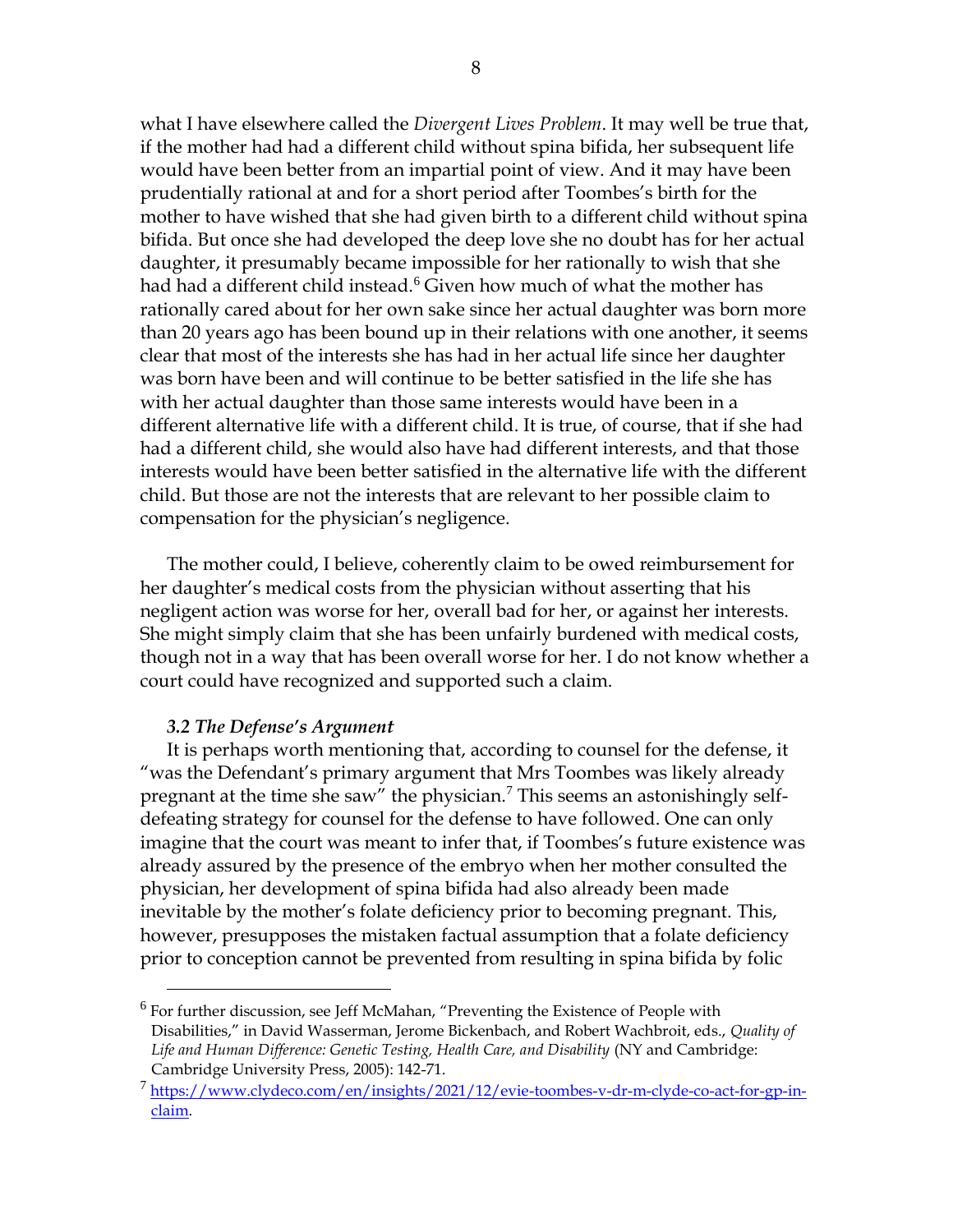acid supplementation during early pregnancy. If that assumption were true, there would be no point in physicians urging women who discover early that they are unexpectedly pregnant to begin taking supplements immediately (unless the *only* point in taking supplements early in pregnancy is to mitigate the severity of spina bifida that has been predetermined by a deficiency prior to pregnancy – which seems not to be true). Whether spina bifida will develop is not always determined at conception. It can, for example, be caused by increased maternal bodily temperature during the early weeks of pregnancy, or by a folate deficiency that could be immediately remedied by folic acid supplementation early in pregnancy.

Suppose that the defense's claim was true and that the mother had become pregnant shortly *before* consulting with the physician, so that it was already determined that Toombes would later exist. But suppose that it is also true, as is likely, that if the mother had begun to take folic acid supplements immediately after meeting with the physician, that would have prevented Toombes from developing spina bifida. If both of these assumptions are correct, the defense's case implies that the physician's negligence probably made the difference between Toombes's having spina bifida and her existing without it. In that case, the judge would have had stronger grounds for ruling in Toombes's favor – namely, that the physician's negligence was worse for Toombes and, perhaps, against her interests. On these assumptions, the physician's negligence made the difference between Toombes's having a worse life with spina bifida rather than a better life without it. Thus, the defense's reliance on these assumptions would have been entirely self-defeating had the court appreciated their implications.

There is, however, some doubt about whether, at the time of the trial, the implications just noted would in fact have significantly strengthened the case for Toombes's claim to compensation. This is because of the Divergent Lives Problem. It may be doubted whether, at the age of 20, Toombes could rationally have wished never to have had spina bifida – or to have claimed that having had spina bifida had been against her interests. If she had not had spina bifida, her life would have been utterly different from birth onward. Although she would of course have had the same parents, she would have been unlikely to have met and become attached to most of the other people in her actual life to whom she is closest. She would have been unlikely to have become a champion show jumper. And she would not have acquired the wisdom and understanding she has said that she has learned from the hardships she has endured with spina bifida. In short, much or most of what she cares about most in her actual life would have been missing in an alternative possible life in which she did not have spina bifida.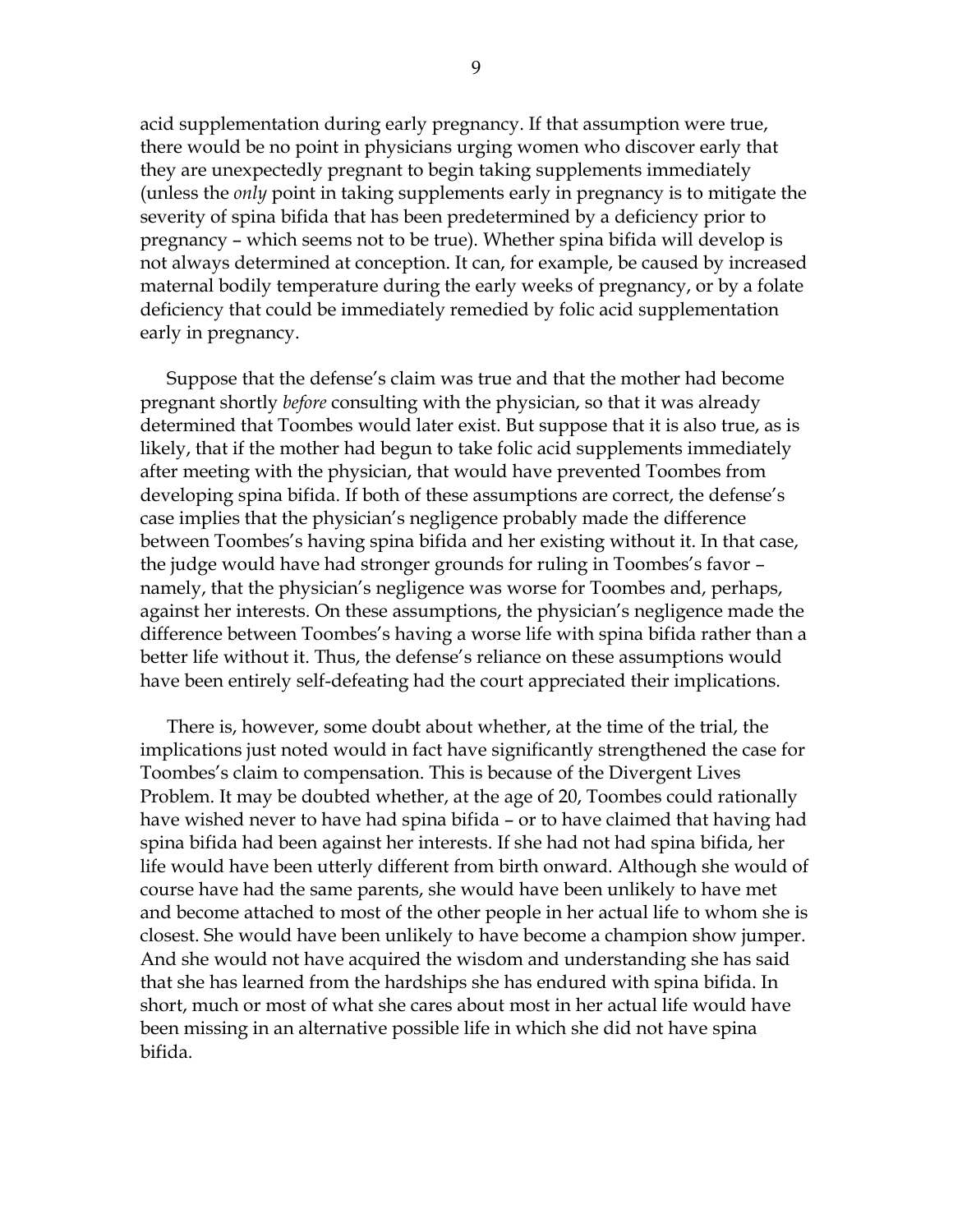## **4 An Argument for Damages Even When a Condition is Neither Bad Nor Worse for the Claimant**

Let us compare the two divergent accounts of the facts in the Toombes case. According to the account given by Toombes and accepted by the court, Toombes was conceived shortly *after* her mother consulted the physician. Had the physician emphatically advised her to take folic acid supplements, the mother would have postponed conception for several months and would have had a different child who would not have had spina bifida. We can call this version of the case *Preconception Negligence*.

According to the account given by the defense, Toombes was conceived shortly *before* her mother consulted the physician. But let us assume that even in this account, the physician was negligent and failed to urge the mother to take folic acid supplements. If he had done so, Toombes herself would have been born without spina bifida. We can call this version of the case *Prenatal Negligence*.

In Preconception Negligence, the physician's negligence was not worse, or on balance bad, for Toombes, but was indeed good for her. But in Prenatal Negligence, the physician's negligence was worse for her – at least in what one might call the "life-comparative sense," in that we are assuming that it caused Toombes to have a worse life, impartially considered, rather than the better life she would have had if she had not developed spina bifida. (There is another way of understanding the notion of a "worse life" that is relativized both to the perspective from within a life and to different times within that life. As I noted at the end of the previous section, it may not be egoistically rational for Toombes, at the age of 20, to regret that she was born, in Prenatal Negligence, with spina bifida rather than born without it. If that is correct, Toombes cannot claim at the age of 20 that the physician's negligence was worse for her in the "egoisticreason sense." I will not here discuss this other sense of whether a life is worse for someone, or whether an alternative life would have been better for someone.<sup>8</sup>)

This difference between the two cases – that in Preconception Negligence the physician's omission was not worse for the child whereas in Prenatal Negligence it was (at least in one sense) – may seem morally significant. Yet Derek Parfit has argued that whether an act that has a bad effect in a person's life is worse for that person makes no moral difference. In both Preconception Negligence and Prenatal Negligence, a child is born with spina bifida, a harmful condition. In both cases, the child has spina bifida because of a physician's negligence. It

 $8$  For further discussion, see Jeff McMahan, "'It Might Have Been!': Abortion, Prenatal Injury, and What Matters Across Possible Lives," unpublished manuscript.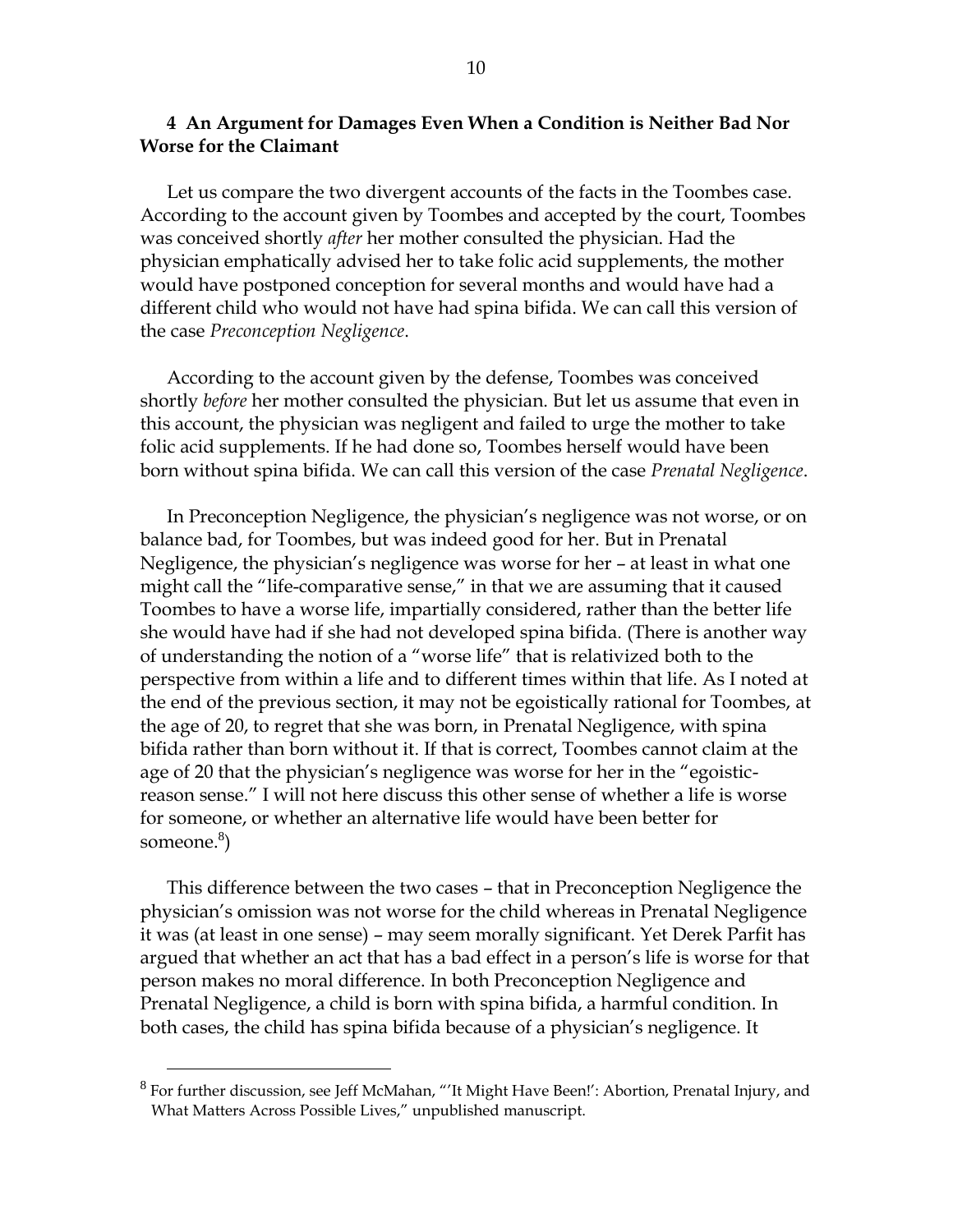makes no moral difference, Parfit argues, that the physician's negligence was worse for the child in Prenatal Negligence but not in Preconception Negligence.

Parfit refers to the view that it makes no difference whether an act with a bad effect is worse for someone as the "No-Difference View." He seeks to demonstrate the intuitive plausibility of the No-Difference View by appealing to a comparison between two different policy options – "The Medical Programmes" – that is closely analogous to the comparison between Preconception Negligence and Prenatal Negligence, though on a larger scale.<sup>9</sup> Parfit would therefore accept that, if the physician is liable to pay damages to Toombes in Prenatal Negligence, he must also be liable to pay her the same damages in Preconception Negligence.

Those who accept the No-Difference View might defend its implication in the comparison between these two instances of negligence by considering a case exactly like Prenatal Negligence in which a child with spina bifida was awarded millions of pounds in damages and then imagining that Toombes's suit in Preconception Negligence had failed on the ground that the physician's negligence was not worse for her. Consider, defenders of the No-Difference View might argue, how unfair it would seem to Toombes in Preconception Negligence that she had received nothing while the other child in Prenatal Negligence had received millions. Both children had been caused to have the same harmful condition by the negligence of a physician. The difference between them is only that the negligence of the physician in the one's case occurred shortly before she was conceived while that of the physician in the other's case occurred shortly after she was conceived. It may seem morally arbitrary that one of these children should fare so much better than the other just because of a small difference in the timing of the physicians' negligent acts.

Defenders of the No-Difference View could concede that, in Preconception Negligence, Toombes cannot claim either a right to be made as well off as she was before her mother's physician's negligent omission or a right to be made as well off as she would have been had the physician not been negligent. But, by appealing to the No-Difference View, and reasoning in the way just described, she might claim a right to be made as well off as a different child – the child without spina bifida that her mother would have had if her physician had not been negligent – could reasonably be expected to have been.

<sup>9</sup> Parfit, *Reasons and Persons*, 1987 reprinting, p. 367. Like Preconception Negligence, the cancellation of Preconception Testing allows children to have a harmful condition that is not worse for them. And, like Prenatal Negligence, the cancellation of Pregnancy Testing allows children to have a harmful condition that is the same as that which occurs as result of cancelling Preconception Testing but *is* worse for these other children.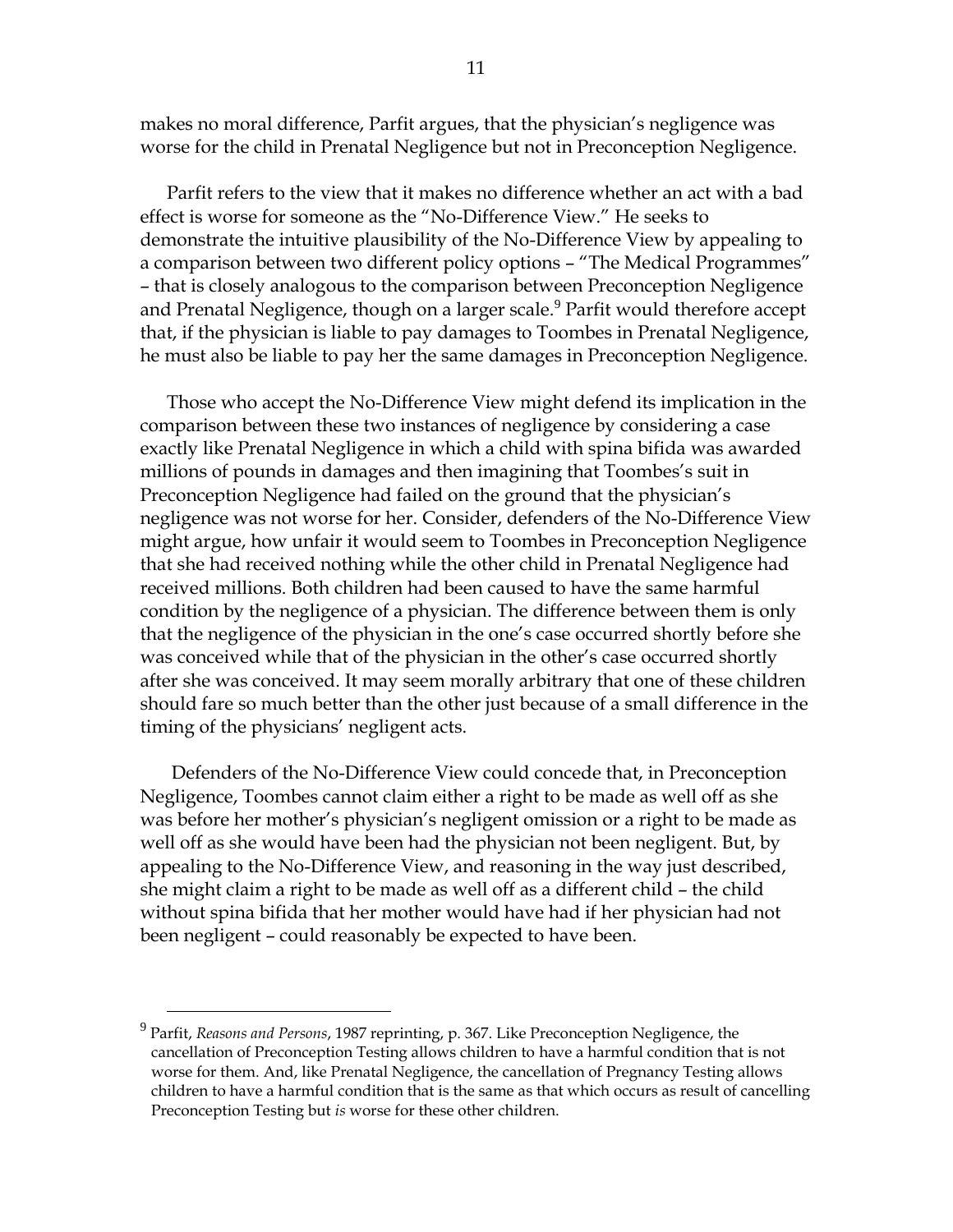This would not, strictly speaking, be a right to compensation. Nor is the physician's liability a matter of corrective justice, strictly speaking. But this is a case involving the Non-Identity Problem and, according to Parfit, the Non-Identity Problem never makes a difference of moral substance. At most it affects the nature of the explanation of why we have the reasons we have. (These claims of Parfit's are, in effect, an alternative way of stating the No-Difference View.) So, assuming that the physician in Prenatal Negligence has a moral reason to make the child with spina bifida as well off as she herself would have been if she had not developed spina bifida, the physician in Preconception Negligence must, according to the No-Difference View, have just as strong a moral reason to make the child with spina bifida as well off as the *different* child without spina bifida would have been had he not been negligent.

#### **5 Against the No-Difference View**

 $\overline{a}$ 

I have argued elsewhere that the No-Difference View is, as a general claim, false.<sup>10</sup> There are, I concede, cases in which the No-Difference View is true - that is, cases in which it makes no moral difference whether a bad effect in an individual's life is worse for that individual. These cases include, for example, bad effects in the lives of sentient individuals that lack any psychological connections to the past or future – what I call "unconnected individuals."<sup>11</sup> They may also include cases in which a person is caused to have a less good life than she could have had but, because of the Divergent Lives Problem, there is never a time in the less good life when it is egoistically rational for the person to regret not having had the better life (that is, no time in the actual life when the individual's actual interests would have been better satisfied in the alternative, better life).<sup>12</sup> And there are other cases that I will discuss later in section 8. But, as a general claim, the No-Difference View is, I believe, refuted by certain counterexamples. Perhaps the most intuitively forceful counterexample is a comparison between two acts.<sup>13</sup>

<sup>10</sup> Jeff McMahan, "Climate Change, War, and the Non-Identity Problem," *Journal of Moral Philosophy* 18 (2021): 211-238. Also in "'It Might Have Been!': Abortion, Prenatal Injury, and What Matters Across Possible Lives."

<sup>&</sup>lt;sup>11</sup> See Jeff McMahan, *The Ethics of Killing: Problems at the Margins of Life* (NY: Oxford University Press, 2002), pp. 75-77 and 475-76. Also see Jeff McMahan, "Suffering and Moral Status," in Stephen Clarke, Julian Savulescu, and Hazem Zohny, eds., *Rethinking Moral Status* (Oxford: Oxford University Press, 2021).

 $12$  Again, this is discussed in "'It Might Have Been!': Abortion, Prenatal Injury, and What Matters Across Possible Lives."

 $13$  This example is taken from "Climate Change, War, and the Non-Identity Problem.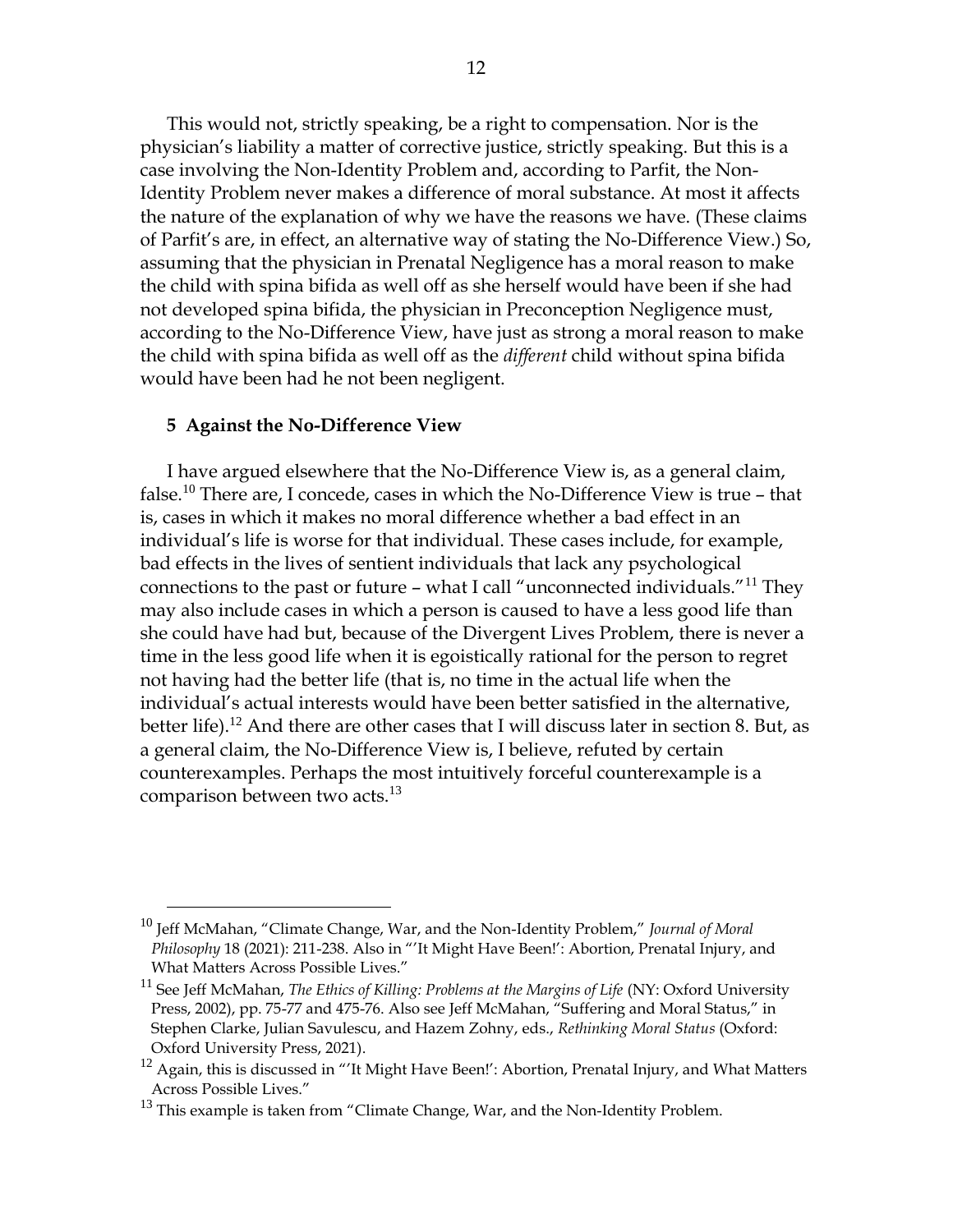*Case 1*: For a blameworthy reason, a person intentionally kills a 60 year-old person who would otherwise have lived to 80 with a high level of well-being.

*Case 2*: For the same blameworthy reason, a person intentionally causes a person to exist who will live to 60 rather than allowing a different person to come into existence who would have lived to 80 and would have had the same high level of well-being between the ages of 60 and 80 that the person who is killed in Case 1 would have had during his or her last 20 years.

The killer's action in Case 1, which prevents 20 additional years of good life from being lived, is worse for the person who would have lived those years of good life. The action of the equivalently-motivated person in Case 2 also has the bad effect of preventing 20 additional years of good life from being lived. But this person's action is not worse for anyone. According to the No-Difference View, there is no moral difference between the two acts. But I doubt that even Parfit could have accepted this implication with equanimity.

The No-Difference View, as Parfit understands it, implies only that the reason to cause a better-off person to exist rather than a different person who would be to a certain degree less well off is as strong as the reason to cause an existing person to be better off rather than less well off to the same degree. This leaves it open, however, what sort of reason the first of these two reasons is. Suppose, as I have suggested elsewhere, that it is a wide individual-affecting reason – that is, a reason to confer a greater noncomparative benefit on one person rather than confer a lesser noncomparative benefit on another person. But, if this is right, this wide individual-affecting reason should apply not only in choices between causing a better-off person to exist and causing a different, less well-off person to exist, but also in choices between causing a well-off person to exist and not causing anyone to exist. But, as I noted when I mentioned the Asymmetry in section 1, this is contrary to what most people believe. If, moreover, there is a reason to cause people to exist just because they would be well off, it seems that this reason can weigh against and potentially outweigh the reason to benefit existing people. If, for example, one could either cause a person to exist who would have an exceptionally long and happy life or else save the life of a person who would live for only a few more years at a modest level of well-being, the reason to do the former might be stronger, and thus outweigh, the reason to do the latter. But this seems intuitively implausible.

There is, moreover, a further objection to the implications of the No-Difference View in the comparison between Preconception Negligence and Prenatal Negligence. If Toombes has a claim to damages that is as strong as the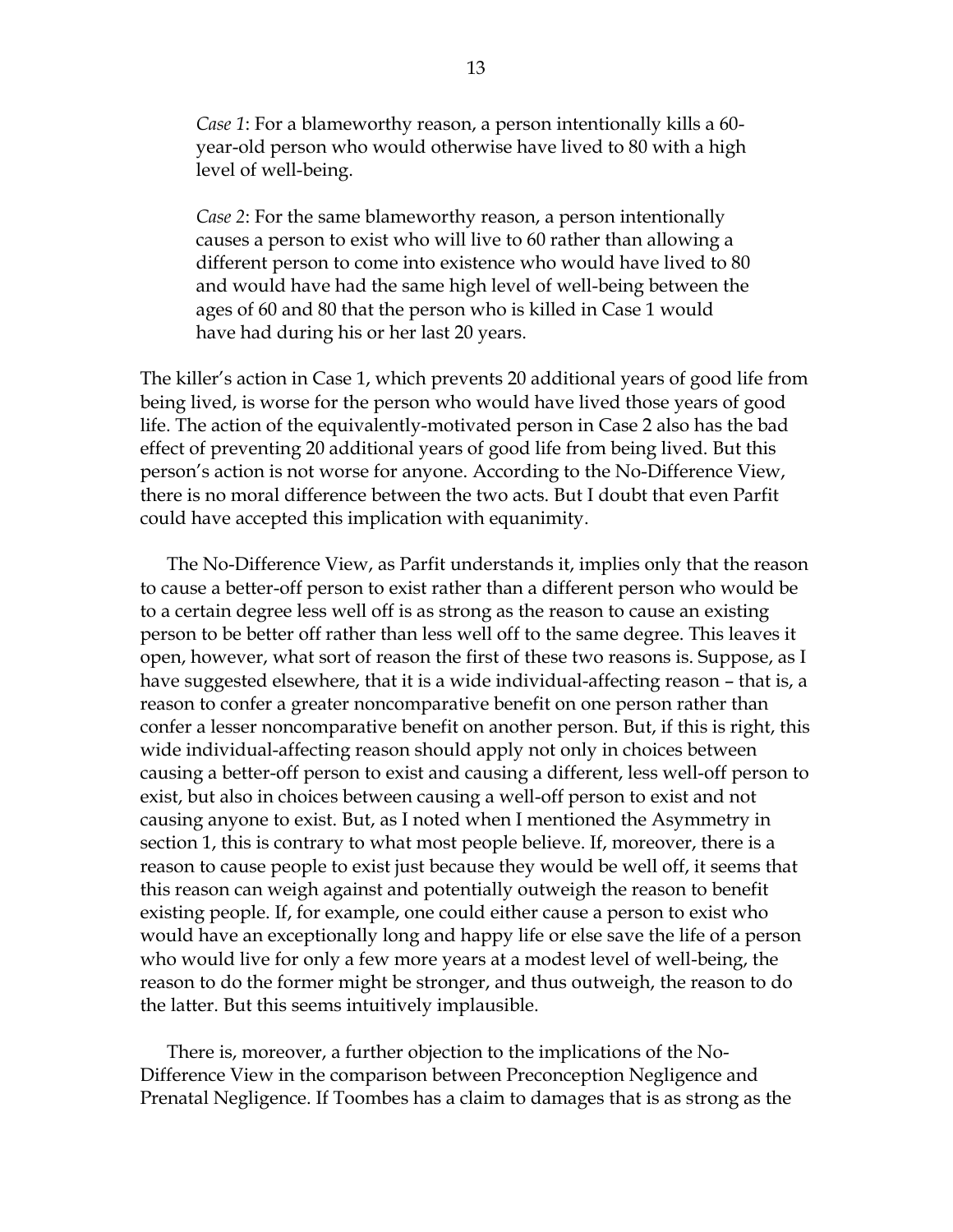claim to compensation of the child in Prenatal Negligence, it seems that anyone who is at fault in causing or allowing a less well-off child to exist rather than causing or allowing a better-off child to exist must be liable to pay damages to the less well-off child. Consider, for example, the example that Parfit uses to introduce the Non-Identity Problem.

*The 14-Year-Old Girl*. This girl chooses to have a child. Because she is so young, she gives her child a bad start in life. Though this will have bad effects throughout this child's life, his life will, predictably, be worth living. If this girl had waited for several years, she would have had a different child, to whom she would have given a better start in life.<sup>14</sup>

If the No-Difference View implies that Toombes has a claim to damages from the negligent physician, it should also imply that the child of the 14-year-old girl has, or will have, a claim to damages from her mother – perhaps, as I suggested in the case of Toombes, a claim to be made as well off as the different child would have been had the 14-year-old girl waited a few years before having a child. In short, if the No-Difference View has the implication I have suggested it might have in the Toombes case, it then seems to imply that whenever a person is at fault in acting contrary to the Selection Principle, that person is liable to pay damages to the less well-off person who has been caused to exist rather than a different, better-off person.

Here is another example. Suppose that a woman wants to become a single parent but does not want to have a child who would be the product of an anonymous sperm donation. She has several male friends who indicate that they would be happy to have sex with her to enable her to have a child. They are all more or less equally intelligent and virtuous, but one of them is rather ugly. Just on a whim, she chooses this one to be the biological father of her child. Her child turns out to be rather ugly as well, which is disadvantageous in various ways. If she had chosen one of the other men, she would have had a different child who would have been more physically attractive. The reasoning I offered as a basis for Toombes's claim against the physician in Preconception Negligence seems applicable in this case as well, and implies that the woman's unattractive child has a claim to damages against his mother – and perhaps his biological father as well, as the father may have been equally at fault in knowingly displacing one of the other, more attractive volunteers. Yet it seems implausible to suppose that either of them owes damages to the child for having caused him to exist rather than causing a different, more attractive – and therefore, we may suppose, betteroff – child to exist instead.

<sup>14</sup> *Reasons and Persons*, p. 358.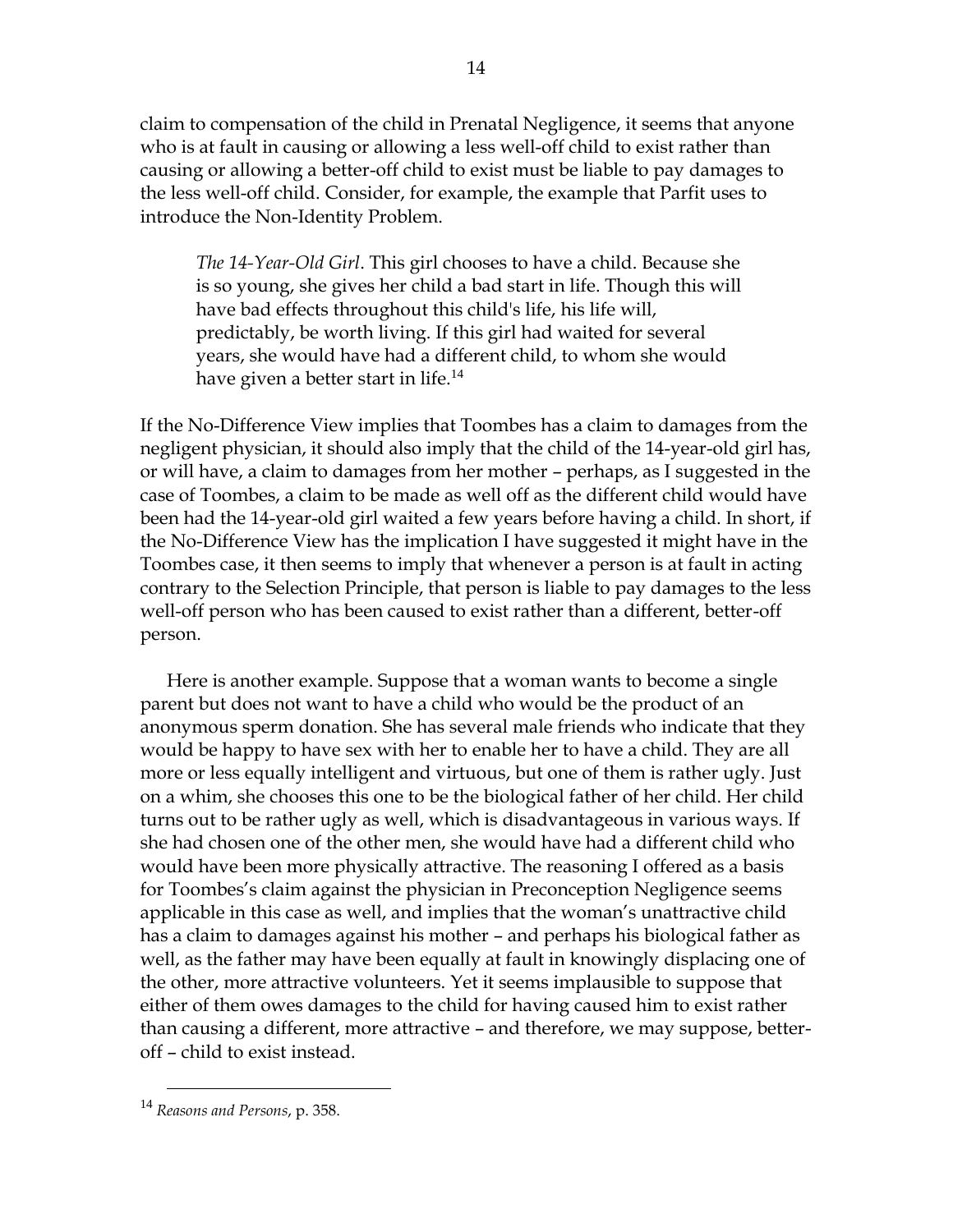Consider next a variant of this example. Suppose that the woman chooses one of the more attractive volunteers and has a more attractive – and therefore presumptively better-off – child by this man. But, at some point after the child is born, she acts on a whim to disfigure him in some way, making him resemble the unattractive child in the original version of the example. It seems, intuitively, that this child has a much stronger claim to damages than the child in the original version has. Yet, if other considerations are equal, this is inconsistent with No-Difference View.

#### **6 A Challenge to the Selection Principle**

As these examples illustrate, the No-Difference View implies that an act that violates the Selection Principle – that is, an act that causes a less well-off person to exist rather than causing or allowing a different person to exist whose life would have contained more well-being – grounds as strong a claim to damages as an act that reduces the well-being in a single person's life by an equivalent amount. According to Parfit and other defenders of the No-Difference View, that the first act is not worse for the less well-off person while the second act is worse for the victim makes no difference morally. Yet consideration of the examples at the end of the preceding section suggests that this is not the case. These examples challenge the reasoning I developed in section 4 in support of Toombes's claim to damages. They show, I believe, that acts that violate the Selection Principle do not in general ground claims to damages that are as strong as claims deriving from acts that are worse for people – that is, acts that have victims. If this is right, the No-Difference View is, as a general claim, false. Yet it leaves open the possibility that acts that violate the Selection Principle do create claims to damages, albeit claims that are weaker than those generated by acts that have equally bad effects and are also worse for those who experience those effects.

There is, moreover, a further problem with the idea that a violation of the Selection Principle grounds a strong claim to damages by the less well-off person who has been caused to exist. This problem emerges if we consider a further example, a variant of the actual case of Evie Toombes.

Suppose that Toombes's mother knew about the risk of spina bifida and knew that she could greatly reduce that risk by taking folic acid prior to becoming pregnant. She could have postponed conception and waited a couple of months before conceiving a child. But suppose she had an aversion to swallowing pills and thus decided to try to become pregnant immediately, without taking the supplements. For the sake of argument, let us make the mistaken assumption that counsel for the defense in the actual Toombes case seems to have made: namely, that folic acid supplements reduce the risk of spina bifida *only* if taken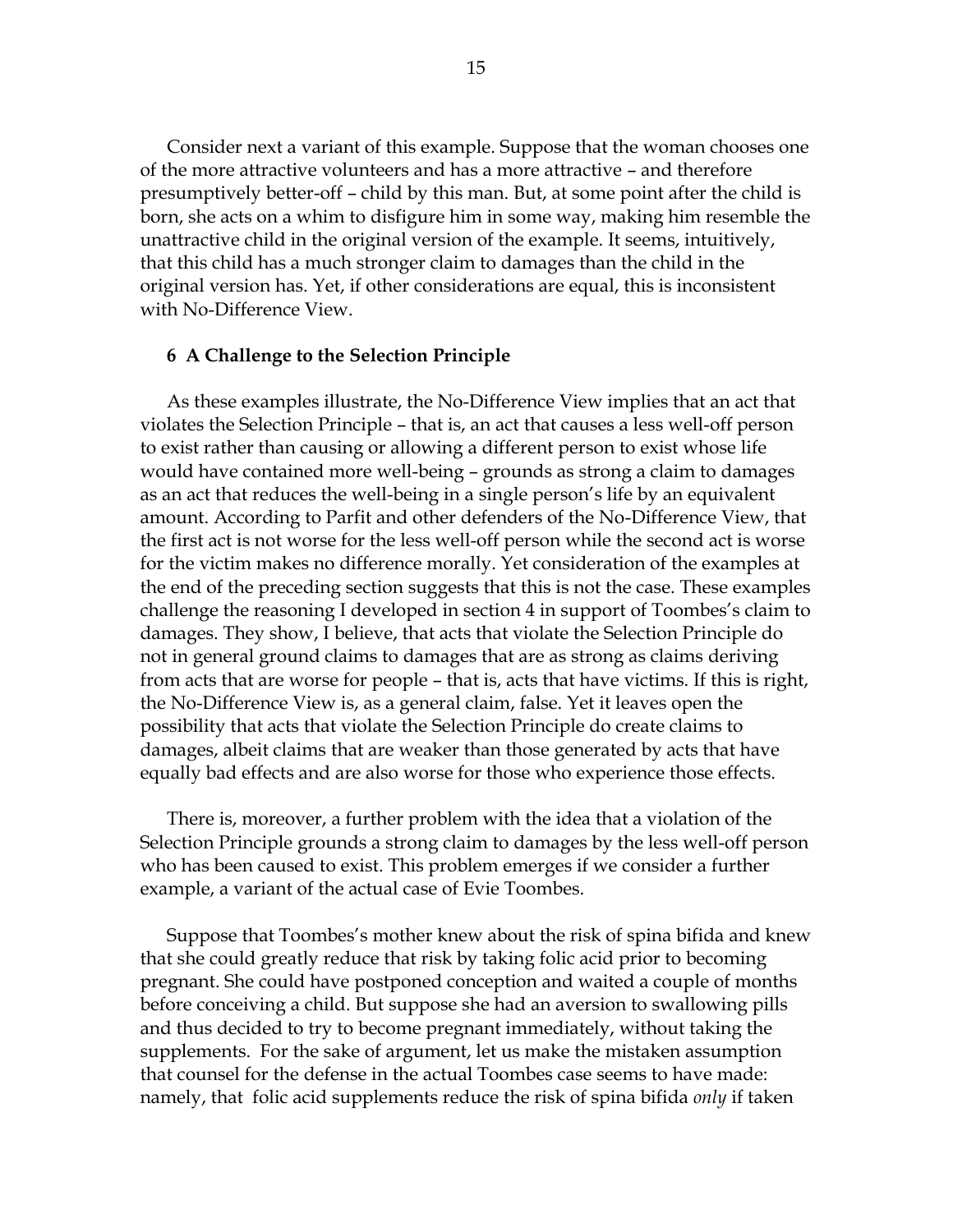*before* conception. Next suppose that Evie Toombes is born with spina bifida but, had her mother waited to conceive a child until after taking folic acid supplements for a few months, she would have conceived a different child who would not have had spina bifida. Finally, suppose that Evie Toombes brings a suit against her mother for wrongful life, making the same claims she has actually made in the action against her mother's physician.

In this case, the mother, or her counsel, might concede that she had violated the Selection Principle but argue that it states only a moral reason, not a moral requirement, and that it can be permissible to act contrary to the principle by causing a less well-off person to exist rather than a different, better-off person. Suppose the mother reasons as follows.

It is certainly *better* to cause a better-off person to exist rather than a different, less well-off person. But assume that the less well-off person would still be well off, and indeed would have a life well worth living, a life like Evie's, for example. According to common sense morality, it is morally permissible not to have any child at all. Indeed [the mother now demonstrating that she is well versed in population ethics], this is one of the two claims that constitute the Asymmetry – the claim that the eminent moral philosopher Jeff McMahan calls the "Negative Claim." Assuming that the Negative Claim is true, I had no moral reason to cause the child to exist who would not have had spina bifida and would therefore have been better off than Evie is. It was permissible for me not to cause that child to exist. And I ruled out the option of causing that child to exist because of my aversion to swallowing pills. I realize, of course, that swallowing some pills every day for a few months is not particularly bad. But my desire for a child was not strong and I would have preferred not to have a child than to have had to swallow all those pills. That left me with two options. One was to have a child who had a significant risk of having spina bifida, and therefore of having a life that, while well worth living, was likely to be less good than the life of a different child without spina bifida. The other option was not to have a child. But I did want to have a child. And if it was permissible for me not to have any child, it seems that it should also have been permissible for me to have a child with a life well worth living, though a life less good than that of another child I might have had instead. If, in other words, it was permissible for me not to confer any noncomparative benefit at all, it seems that it should also have been permissible for me to confer a substantial noncomparative benefit, even though it would be a significantly lesser noncomparative benefit than another I could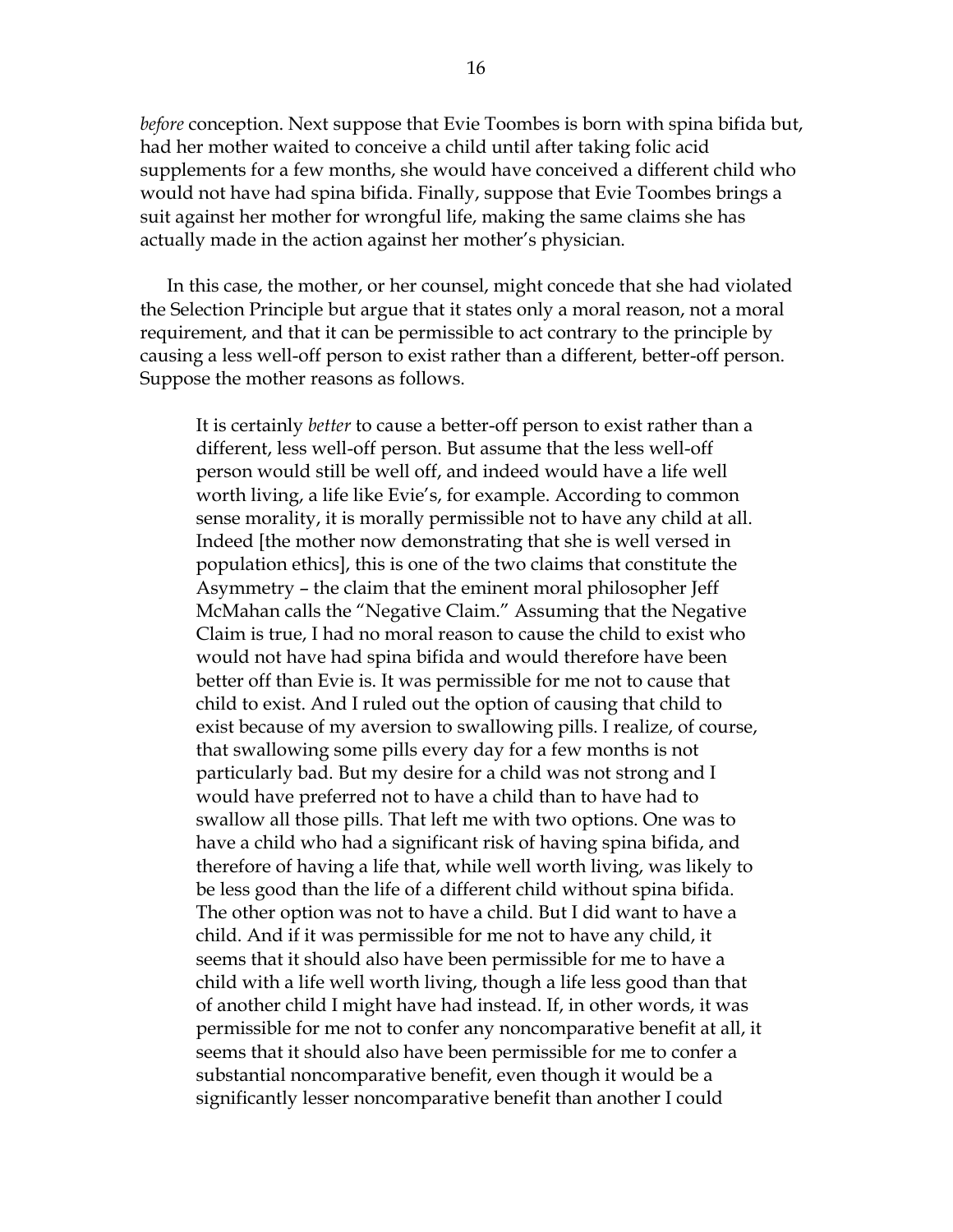have conferred on a different person at a relatively insignificant additional cost. Surely, once I had permissibly ruled out the nonobligatory option of having the best-off child I could have, it could not have been *impermissible* for me to have a less well-off, but still well-off, child. After all, if it had been the case that *any* child I might have had would have had spina bifida and a life like Evie's, it would have been permissible for me to have such a child rather than not have any child at all. Surely, therefore, my permissible options could not have been limited to having the best-off child I could possibly have and having no child at all.

We can refer to these points as "the mother's argument." If the mother's argument is correct, the mother acted permissibly when she acted contrary to the Selection Principle by deliberately conceiving a child without first taking folic acid supplements for a few months. And if she acted permissibly, not just in the evidence-relative sense but also in the fact-relative sense, then it is open to her to argue that, although she took a risk of having a child with spina bifida, she was not at fault in doing so. And, she might argue further, she cannot, in the absence of fault, be liable to pay damages to her child – especially when her act was not worse for her child but was, rather, on balance *good* for that child. When there is no fault and no victim, she might say, there cannot be liability.

The mother's argument can, of course, be challenged. One might argue, for example, that the Selection Principle applies whenever one has the two options of causing a better-off person to exist and causing a different, less well-off person to exist. If it is *unavoidable* that someone will come into existence and one can determine, at no cost to anyone, that it will be a better-off person rather than a different, less well-off person, one is required to cause the better-off person to exist, if all other considerations are equal. And it makes no difference, morally, whether there is a third option of not causing anyone to exist. If, when there is this third option, one *decides* to cause someone to exist and one has a choice between a better-off person and a different, less well-off person, one is required to cause the better-off person to exist. That is compatible with its remaining permissible not to cause anyone to exist. One is required to cause a better-off person to exist only if the alternative is that a less well-off person will come into existence instead. Causing a less well-off person to exist is impermissible only when it is possible, at no cost to anyone, to cause a different, better-off person to exist instead. That is compatible with the permissibility of causing a less well-off person to exist when the only other option is not to cause anyone to exist. Even though, therefore, it would have been permissible for the mother in the variant of the Toombes case not to have the better-off child by not having any child, it was *impermissible* for her not to have the better-off child by having the less well-off child instead.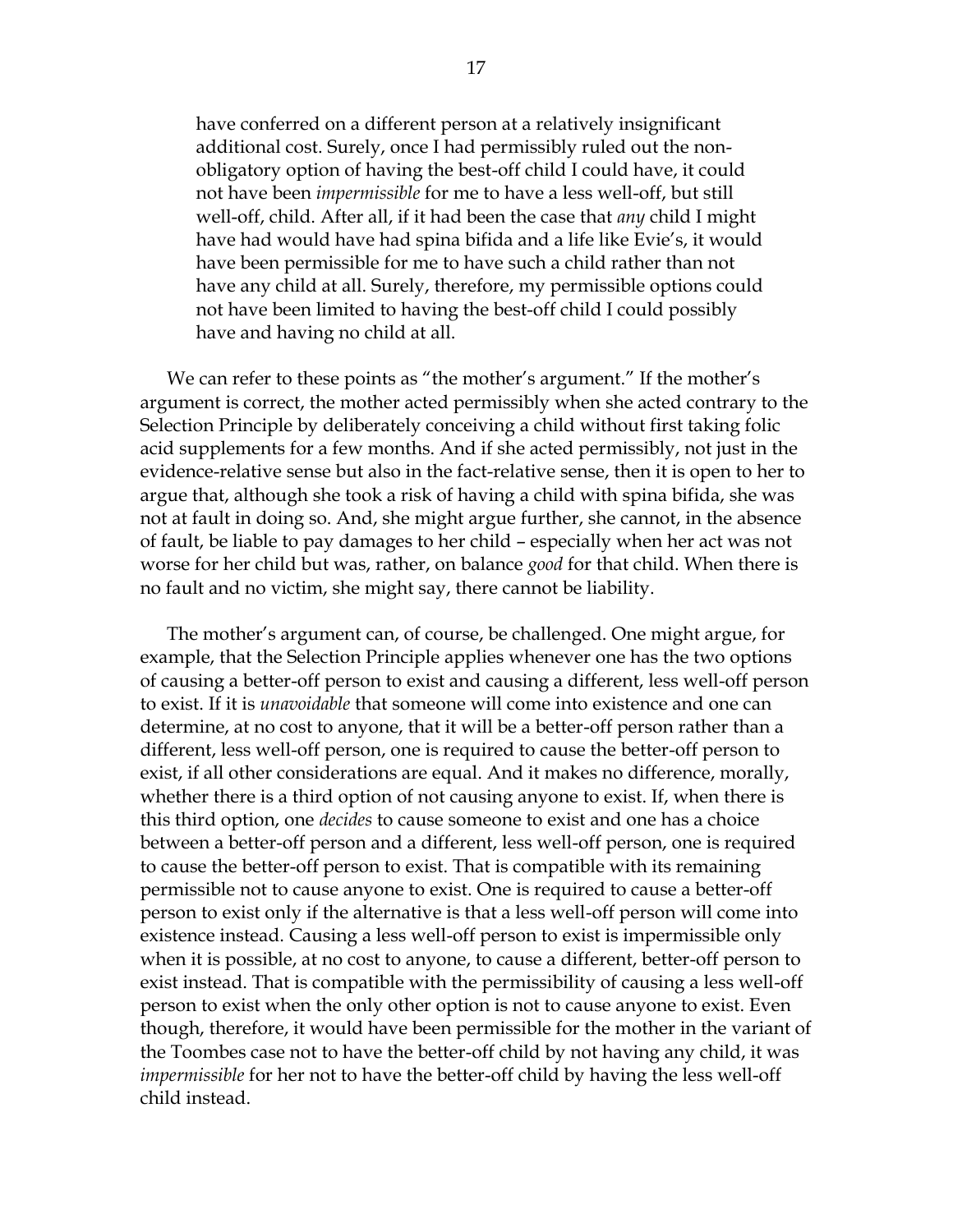This reasoning, which challenges the mother's argument, parallels the way we might think about benefiting existing people. Suppose that, at no cost to anyone, I could benefit one or the other, but not both, of two strangers. I could either confer a greater benefit on S1 or a lesser benefit on S2, and all other considerations are equal. Many people believe that I would be morally required to confer the greater benefit. If that is right, it supports the parallel claim that the Selection Principle states a requirement, albeit a defeasible one.

The parallel fails, however, in one obvious and crucial respect. According to the challenge I have presented to the mother's argument, even when one is required to cause a better-off person to exist (thereby conferring a greater noncomparative benefit) *rather than* cause a less well-off person to exist (thereby conferring a lesser noncomparative benefit), it remains permissible for one not to cause anyone to exist (thereby not conferring any noncomparative benefit). But when the benefits are comparative benefits and the potential beneficiaries are existing people, it does *not* seem permissible not to confer any benefit, *if* one is required to confer the greater benefit *rather than* the lesser. If, that is, one is required to confer the greater benefit on S1 rather than confer the lesser benefit on S2, it makes no sense to suppose that it could be permissible to confer neither. Whatever the reason is to confer the greater benefit rather than the lesser benefit, it must also be a reason to confer the greater benefit rather than confer no benefit.

In the case of existing people, whether one is *required* to confer a greater benefit on one stranger rather than a lesser benefit on another one when one can do either at no cost to anyone thus seems to depend crucially on whether one is morally *required* to benefit others when one can do so at no cost. Suppose it were true that there is no general requirement to confer benefits on existing people, only a general requirement not to harm people and specific requirements to benefit people to whom one is specially related, to whom one has made a promise, and so on. In that case, since it would be permissible for me to benefit neither S1 nor S2 even if I could benefit either at no cost to myself or anyone else, it seems that, if I were to *decide* to benefit one of them, I would not be morally required to confer the greater benefit on S1. And even if it were *unavoidable* that one of them would receive a benefit to which he had no claim, and that S2 would receive a lesser benefit unless I intervened to enable S1 to receive a greater benefit instead, I would not be required to intervene even if I could do so at no cost to anyone. (It is perhaps worth making explicit what is implicit in these remarks – namely, that I am not presupposing that the reason why benefiting people is in general not required is not that, in general, benefiting people is supererogatory. It is generally assumed that, if benefiting a person is supererogatory, that is because conferring the benefit would involve costs to the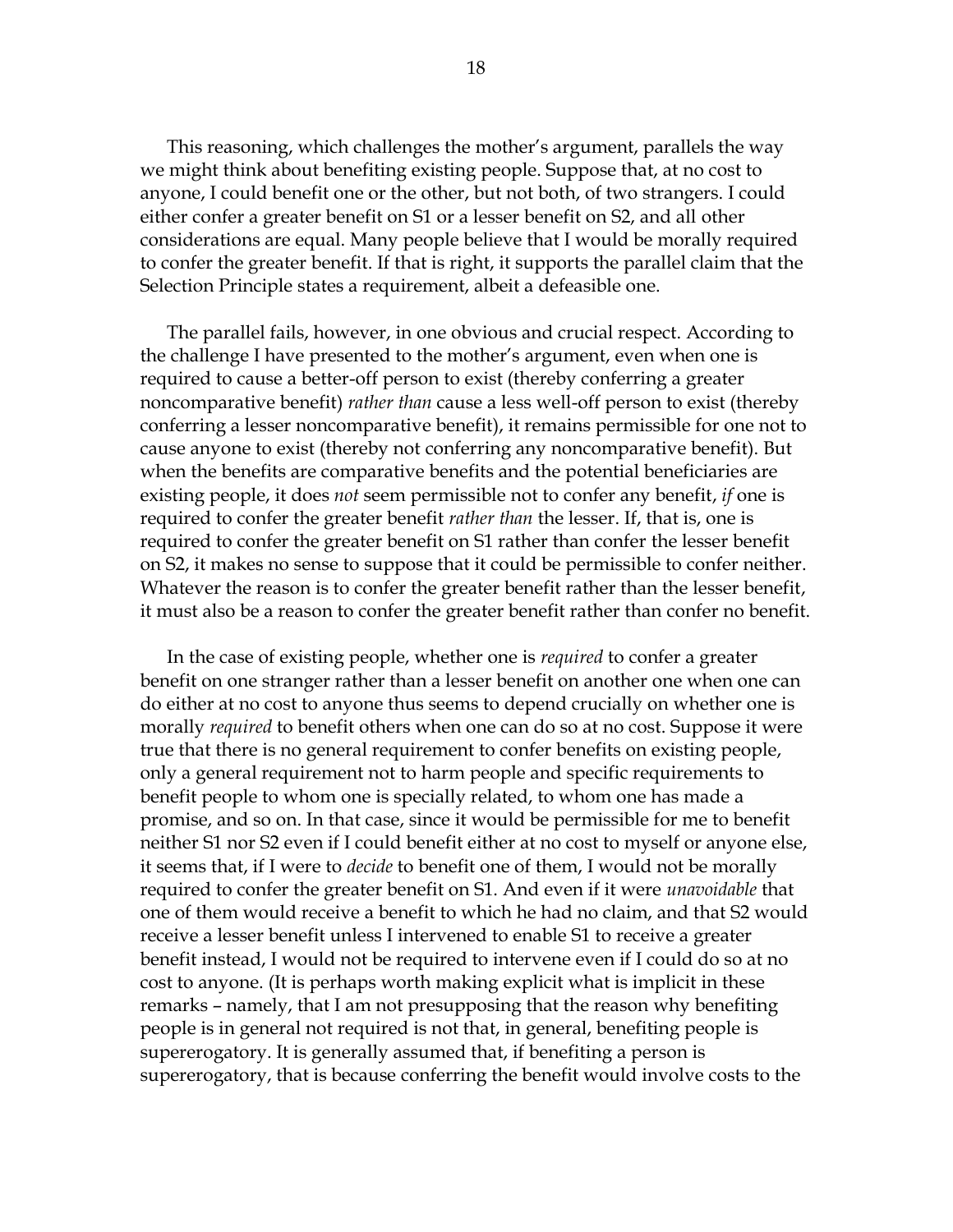agent that the agent is not morally required to incur; but, if there were no such costs, then the agent *would* be required to confer the benefit.)

If these claims about the conferral of comparative benefits on existing people are true, it seems that parallel claims about the conferral of noncomparative benefits by causing people to exist should be true as well. That is, if, as the Negative Claim asserts, there is not only no moral requirement but not even any moral *reason* to cause a well-off person to exist rather than not cause anyone to exist, it seems that there cannot be a moral *requirement* to cause a better-off person to exist rather than a different, less well-off person, either when someone's coming into existence is unavoidable or when one decides to cause someone to exist, and even when causing the better-off person to exist involve no cost to anyone.

Most people seem to accept the Negative Claim. And most people *do* accept the weaker claim that there is no general moral requirement to cause a well-off person to exist rather than not cause anyone to exist, even if causing a well-off person to exist would impose no cost on anyone. We cannot, therefore, infer that the Selection Principle states a requirement from the parallel with the requirement (if indeed there is one) to confer a greater benefit on one existing person rather than a lesser benefit on a different person, when conferring either would have no costs for anyone and all other considerations are equal. But, if the Selection Principle states only a moral reason and not a moral requirement, this supports the mother's argument that she acted permissibly, and therefore without fault, in having a child with spina bifida rather than a different child without spina bifida.

There are, moreover, further objections to the Selection Principle itself, at least as I have stated it. It seems to imply, for example, that if one wants to have another companion in life, it would be wrong to breed a dog in order to have a puppy rather than to have a child, if one could not do both.<sup>15</sup> And it seems also to imply that it would be wrong to breed a hamster rather than breed a dog, assuming that dogs are in general better off than hamsters, as they tend to have higher levels of well-being and to live many years longer. These claims seem implausible.

Yet, even if the No-Difference View is false and there are counterexamples that raise doubts about the Selection Principle, there are also compelling grounds for thinking that the reason asserted by the principle is an exceptionally strong reason, rising in many cases to the level of a moral requirement. For example,

<sup>&</sup>lt;sup>15</sup> "Wrongful Life: Paradoxes in the Morality of Causing People to Exist," in John Harris, ed., *Oxford Readings in Bioethics* (Oxford: Oxford University Press, 2001): 445-75.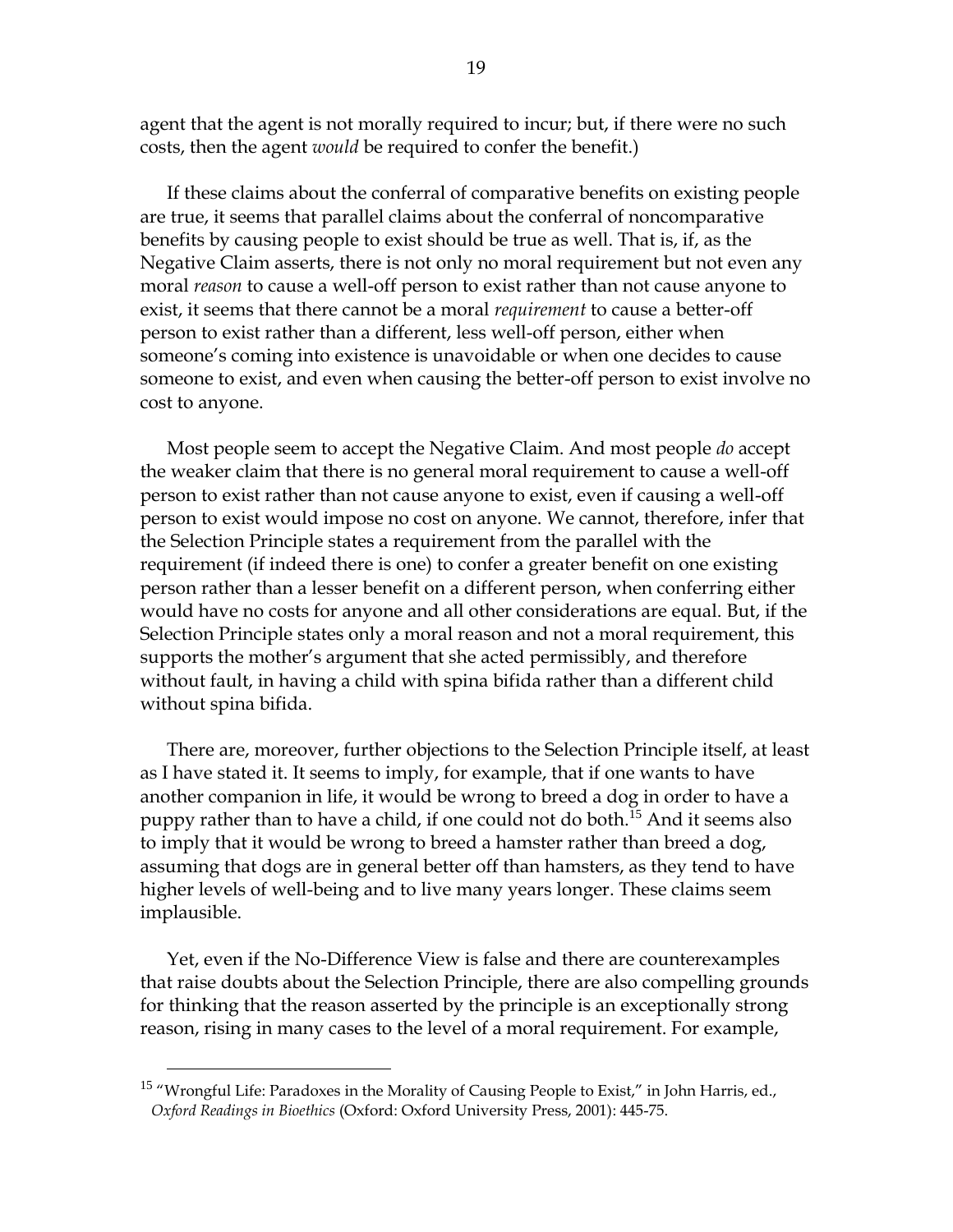because of the Non-Identity Problem, the reason to prevent the worst effects of climate change from occurring more than a century from now cannot be that these effects will be worse for, or on balance bad for, those who will experience them, for these people will exist only if we continue to follow the policies that will produce the effects. The reason to prevent the worst effects of climate change is instead given by the Selection Principle. It is the reason to cause better-off people to exist in the future who would not experience the effects of extreme climate change rather than to cause people to exist who would be less well off because they would experience those effects.<sup>16</sup> The implication of the No-Difference View about the remote effects of climate change seems correct. Thus, in its application to action to prevent the worse effects of climate change, the Selection Principle seems to state a moral *requirement*, not an optional moral reason.

This, like so much else in population ethics, leaves me in a state of deep perplexity – though I will have more to say about climate change, the No-Difference View, and the Selection Principle in section 8.

#### **7 The Conditional View**

 $\overline{a}$ 

A critic of the mother's argument might reply that comparisons between benefiting existing people and benefiting people by causing them to exist are always misleading. This is because there is a fundamental difference between comparative benefits and noncomparative benefits. A reason to confer any benefit, the critic might claim, is always conditional on the present or future existence of some person.<sup>17</sup> That condition is always satisfied by the conferral of comparative benefits on existing people. But in the case of noncomparative benefits, it is satisfied only if it is either *unavoidable* that someone *will* exist or if one *will* cause someone to exist. It is not satisfied when one is choosing between causing a well-off person to exist and not causing anyone to exist. We can call the view that there is a reason to confer a benefit only when one of these three conditions obtains the "Conditional View."

If it is true that reasons to confer benefits are conditional on the prior existence of potential beneficiaries or on *someone's* coming into existence, this could explain the following claims that writers in population ethics struggle to justify as consistent with one another:

 $16$  For a defense of this claim, see McMahan, "Climate Change, War, and the Non-Identity Problem."

 $17$  For an excellent, detailed elaboration and defense of this view, see Frick, "Conditional Reasons and the Procreation Asymmetry."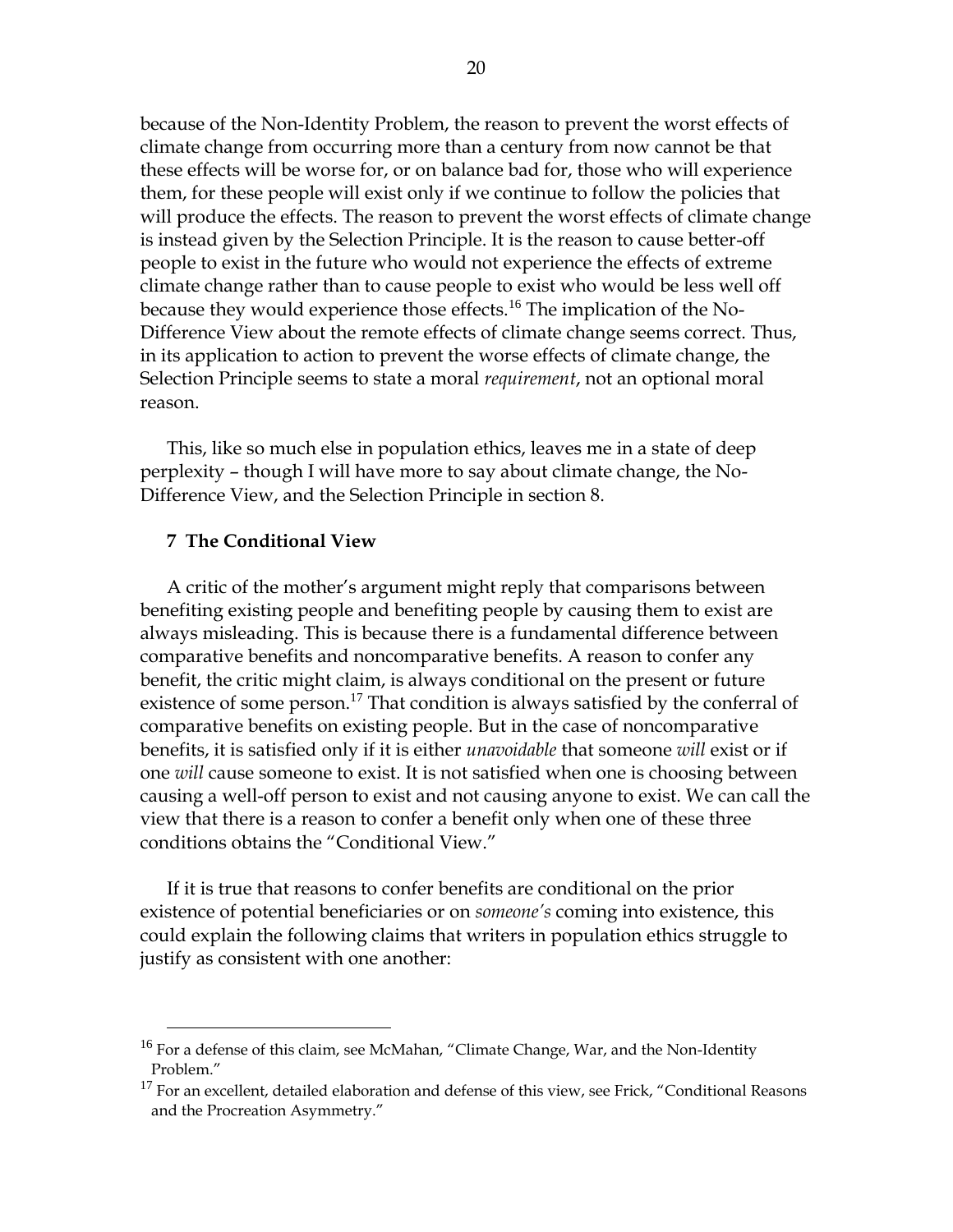- (1) If, at no cost to anyone, one could confer a greater benefit on one person or a lesser benefit on another, and neither potential beneficiary has any claim to be benefited, one ought to confer the greater benefit (and one ought not to confer neither).
- (2) If, at no cost to anyone, one can confer a greater noncomparative benefit by causing a better-off person to exist or confer a lesser noncomparative benefit by causing a different, less well-off person to exist, one ought to confer the greater benefit (that is, it would be wrong to confer the lesser).
- (3) If, at no cost to anyone, one can confer a great noncomparative benefit by causing a well-off person to exist, one is not required to cause that person to exist rather than not cause anyone to exist.

It is, in particular, difficult to explain and justify the view that, although there is no moral reason to cause even an exceptionally well-off person to exist rather than not cause anyone to exist, there *is* a reason, and perhaps a requirement, to cause such a person (perhaps even the same person) to exist when the alternative is that a different, less well-off person will come into existence instead. The explanation cannot, for example, be that to cause a less well-off person to exist is somehow worse than not to cause anyone to exist.

The Conditional View, of course, offers such an explanation – namely, that in these cases either a potential beneficiary already exists or *someone* will come into existence. Yet it is questionable whether this is actually an explanation and justification or just a restatement of the three widely accepted beliefs just noted. One can understand why there should be a reason to benefit a person who already exists. And one can understand why there should be a reason to benefit a person who will exist in the future independently of the act that confers the benefit. In both these cases, there is, or will be, a determinate person whose wellbeing is the source of the reason and for whose sake one acts in conferring the benefit. But when one's action will determine who will come into existence, as when one may choose to cause a better-off person to exist or cause or allow a different, less well-off person to come into existence, there is no one for whose sake one can act.<sup>18</sup> In short, the Conditional View offers no real explanation or justification of the Selection Principle.

 $18$  Frick recognizes this and thus argues that the reason stated by the Selection Principle is not grounded in the well-being or moral status of the better-off person but is instead what he calls a "standard-regarding reason" – that is, a reason to satisfy the normative standard that governs causing people to exist and is better satisfied by the creation of a better-off person than by the creation of a less well-off person.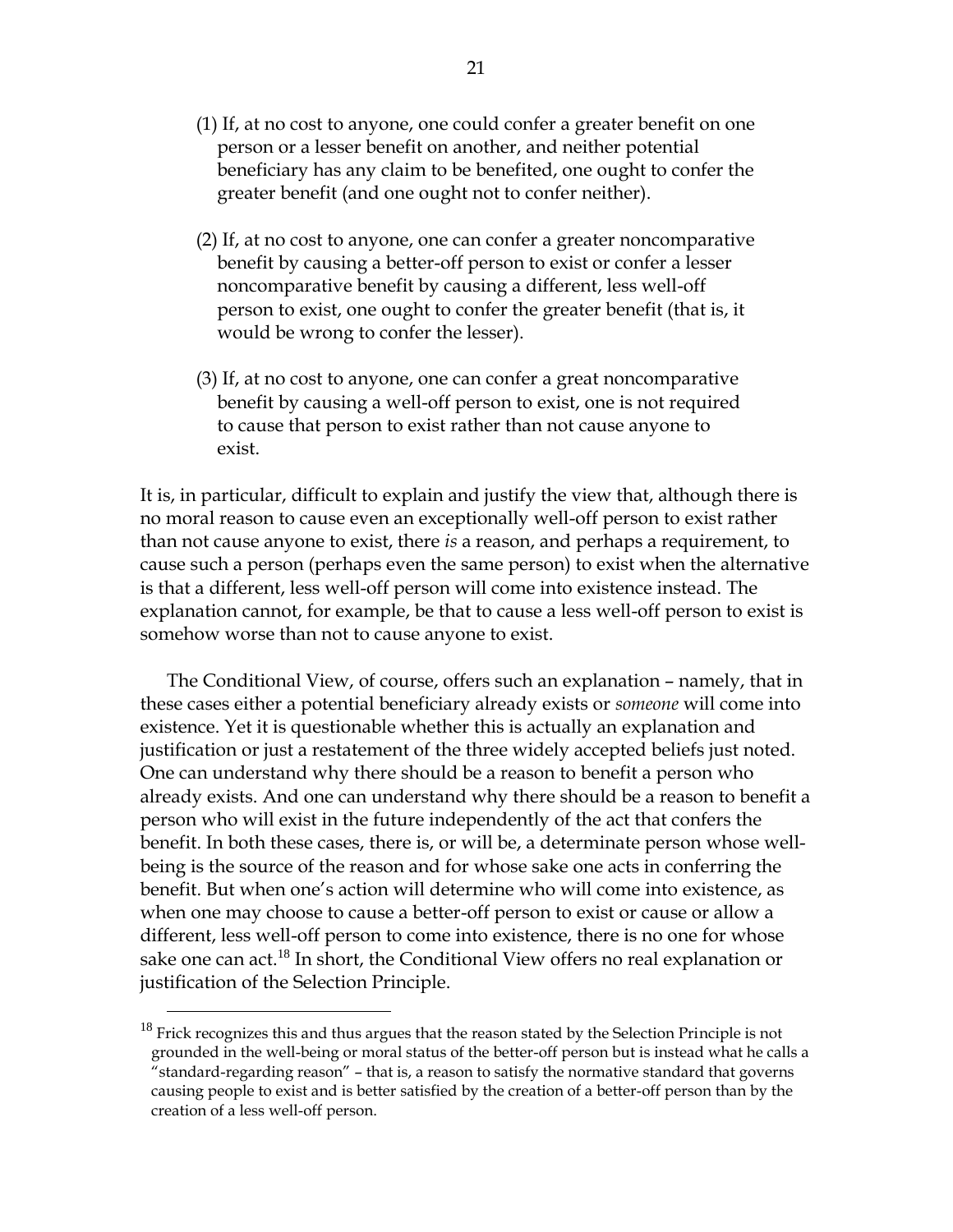A further objection to the Conditional View is that, if all reasons to confer benefits are conditional in the three ways that the View stipulates, it seems reasonable to assume that all reasons not to inflict harms must be conditional in the same three ways. But, while there is a requirement, if all other considerations are equal, to ensure that a less miserable person comes into existence rather than a different, more miserable person, and while there is always a reason or requirement not to inflict suffering or misery on an existing person, it is clearly not the case that there is no moral requirement, and not even a moral reason, *not* to cause a miserable person to exist rather than cause that person to exist, just because the person's life would be miserable. The Conditional View is therefore challenged, perhaps decisively, by the fact that what it claims about reasons to confer benefits is not true of reasons not to inflict harms. The reason not to inflict noncomparative harms by causing a miserable person to exist is *unconditional*. To be acceptable, the Conditional View must be supplemented by a cogent explanation of why reasons to confer noncomparative benefits are conditional on someone's coming into existence while reasons not to inflict noncomparative harms are unconditional.<sup>19</sup>

One possibility is that the Negative Claim of the Asymmetry is false. If there is a general moral reason, even if not a requirement, to cause well-off people to exist, it would then be more plausible to understand the Selection Principle as stating a moral requirement, even if a defeasible requirement. One might, indeed, argue *from* the intuitive plausibility of understanding the Selection Principle as a requirement *to* the conclusion that the Negative Claim is false. Suppose, for example, that the best understanding of the Selection Principle is that the reason it states is a wide individual-affecting reason – that is, a reason to confer a greater noncomparative benefit on one person rather than a lesser noncomparative benefit on another person. That wide individual-affecting reason should then apply not only when the alternative to causing a well-off person to exist is that a different, less well-off person will come into existence, but also when the alternative is that no one will come into existence.

 $^{19}$  Frick offers an explanation by arguing that there is a "standard-regarding reason" to cause a better-off person to exist rather than a different, less well-off person, but no standard-regarding reason to cause the better-off person to exist rather than not cause anyone to exist. I have argued elsewhere ("Moral Reasons to Cause Well-Off People to Exist," unpublished manuscript) that this explanation fails because the reason to cause a better-off person to exist rather than a less well-off person is not plausibly understood as standard-regarding in Frick's sense. Frick argues that both the reason to cause a better off rather than a less well off person to exist and the reason not to cause a miserable person to exist are standard-regarding reasons. I argue that, at most, standard-regarding reasons merely reinforce different and more fundamental reasons both for causing better off rather than less well off people to exist and for not causing miserable people to exist.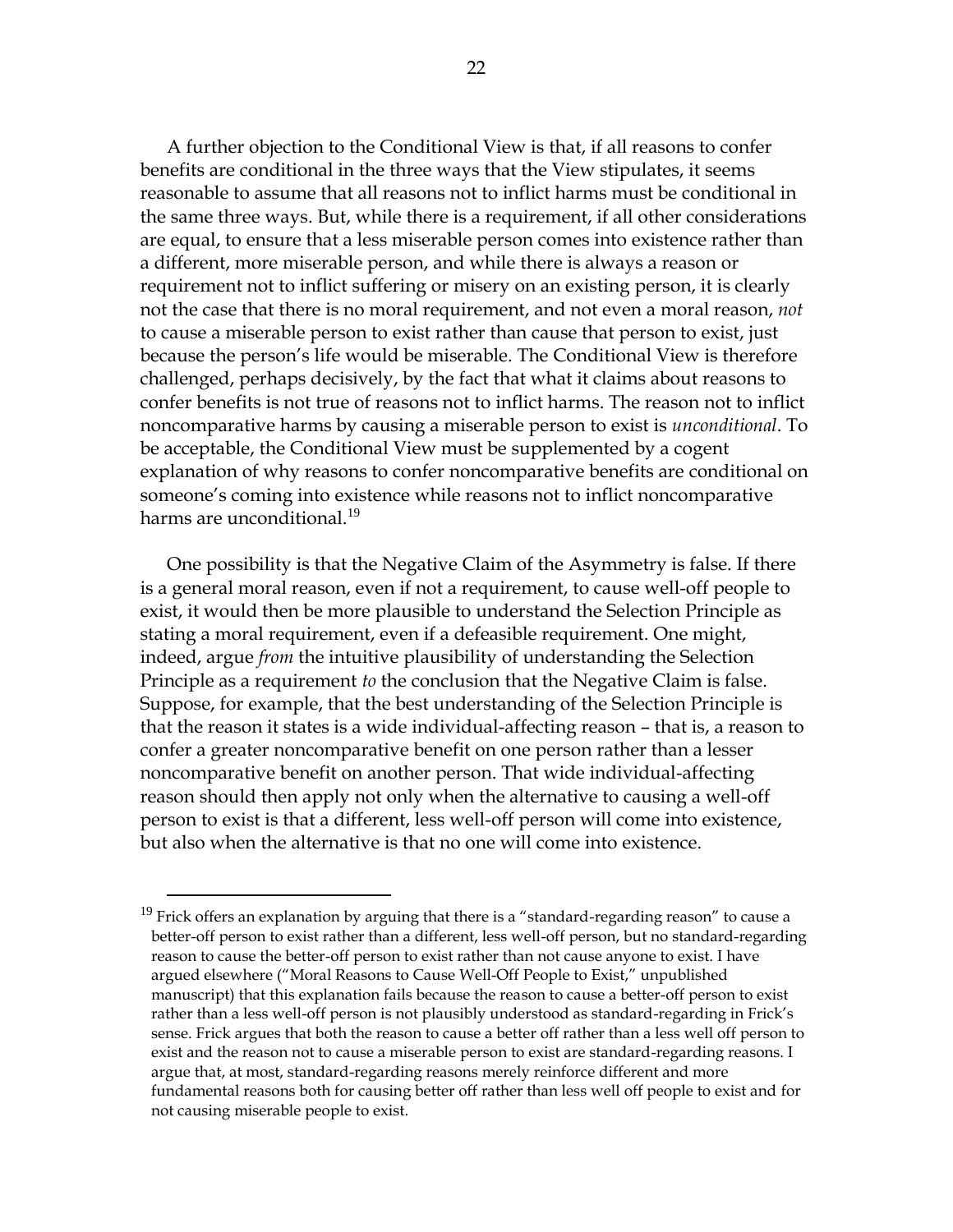But if the Selection Principle states a requirement, that undermines the mother's argument for the permissibility of her action in having a child with spina bifida rather than a different child without it. And that, in turn, undermines her claim to have acted without fault and therefore to be exempt from liability to pay damages to her child with spina bifida.

#### **8 Another Comparison with Benefiting Existing People**

In the Toombes case a person was caused to exist with a life well worth living but also with a harmful condition *rather than* a different person who would have had an even better life because it would have lacked the harmful condition. It might be instructive to consider a parallel case involving causing a person to *continue* to exist, though with a harmful condition, rather than causing a different person to continue to exist without the harmful condition. Suppose, for example, that a potential rescuer has a choice between two rescues.

*Rescue 1*: He can save the life of a young person but this would unavoidably involve injuring that person in a way that would cause her to have to live with a harmful condition. Her life would, however, remain well worth living.

*Rescue 2*: He can save the life of a different young person without causing any injury to that person.

He cannot, however, save both. Suppose that both potential victims would benefit equally from being saved, apart from the bad effects of the injury that would be inflicted in Rescue 1. When the injury is factored in, however, Rescue 1 overall provides the lesser benefit, as the harmful condition in effect diminishes or offsets some of the benefits of the person's being saved.

If we accept the Negative Claim, we might make this case more like a choice between causing a better-off person to exist and causing a less well-off person to exist by assuming that both rescues are equally costly and costly to the extent of being supererogatory. If we reject the Negative Claim, we might assume that both rescues would be costless, so that the rescuer is morally required to save one or the other person.

Although there is a moral reason to conduct Rescue 2 rather than Rescue 1, it may seem that it would nevertheless be permissible to conduct Rescue 1. And this may suggest, further, that it is also permissible to cause a person to exist with a life worth living but with a harmful condition rather than cause a different person to exist with a life worth living but without the harmful condition. In both cases, choosing the option that involves causing a harmful condition seems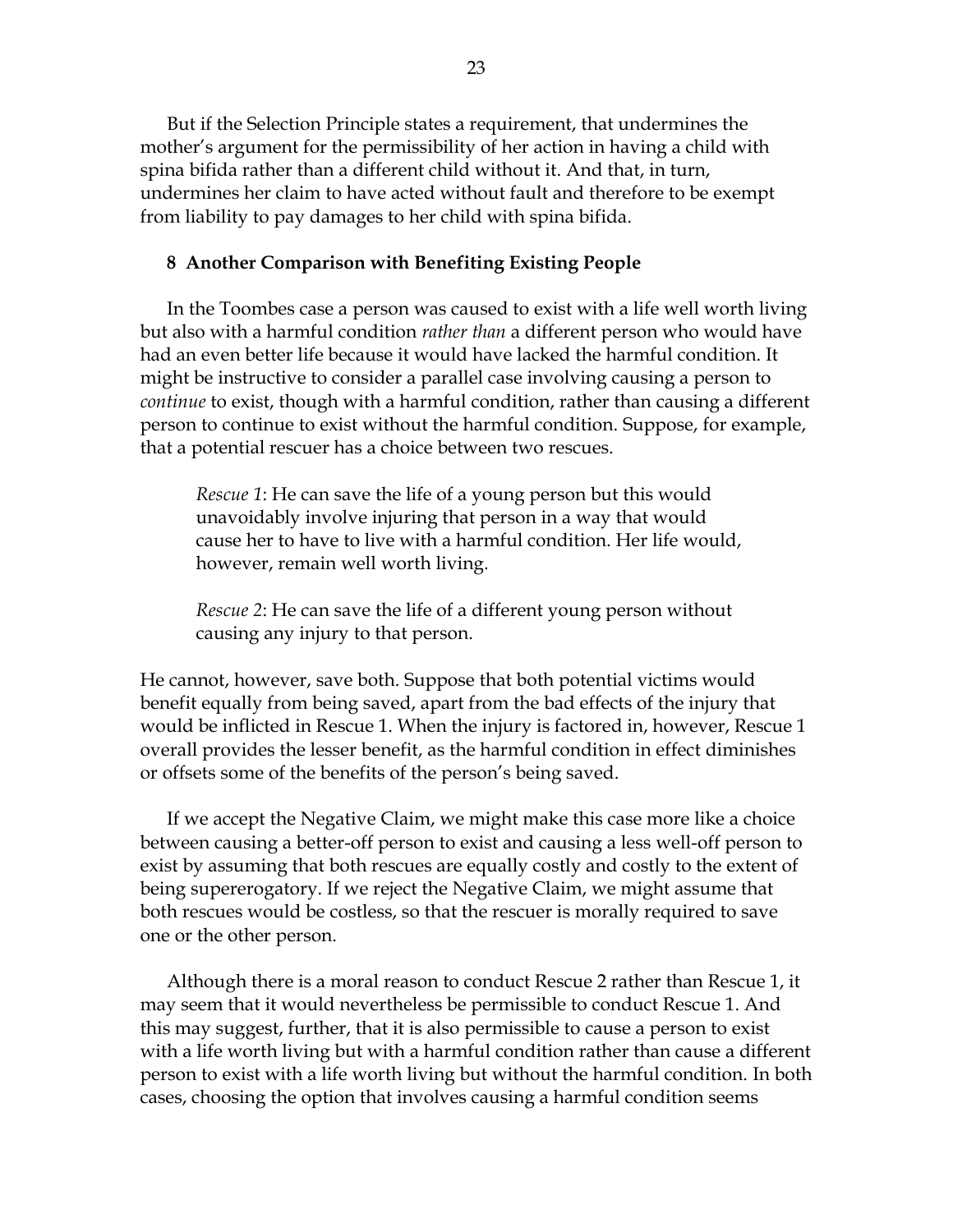morally criticizable, but not necessarily impermissible. If that is right, conformity with the Selection Principle may be morally optional rather than required after all.

One might argue, however, that there is a crucial difference between the rescue cases and the choice between causing a better-off person to exist and causing a different, less well-off person to exist, which is that considerations of *equality* require that one give each of the potential victims in the rescue cases an equal chance of survival, just as one might be required to do if one of the potential victims was younger and therefore had more to lose by not being rescued.

Advocates for people with congenital disabilities or congenital diseases might, however, make a similar claim about considerations of equality in a choice between causing a person to exist with spina bifida and causing a different person to exist who would not have spina bifida. I will not pursue this here. I will simply mention one point that challenges Toombes's claim to be entitled to damages, which is that if, in the choice between rescues, one were to conduct Rescue 1, the person saved would have no grounds for claiming damages from the rescuer for having been caused to have the harmful condition. This is not, however, sufficient on its own to demonstrate that Toombes's claim is ungrounded, for there is an important difference between the two cases. This is that the person who conducts Rescue 1 intends to benefit the person saved, whereas in neither the actual Toombes case nor any hypothetical variant I have presented does anyone intend to benefit Toombes by causing her to exist.

The relevance of an agent's intentions, motives, and mode of agency in these cases can be seen in other cases as well.

## **9 Liability Grounded in Fault, Even When a Harmful Act is Not Worse for the Victim**

In the Toombes case, most of us believe that the physician acted wrongly, not just because of the effect on the mother but also because his negligent action violated the Selection Principle. Yet, because of the Non-Identity Problem, his action was not worse for Toombes. Again, there are also cases in which a person acts negligently, and wrongly, thereby causing a bad effect in the life of an *existing* person, and yet the act is not worse or on balance bad for the person affected. In these cases, the reason why the act is not worse for the person is different. It is unrelated to the Non-Identity Problem.

We can illustrate this with a pair of examples.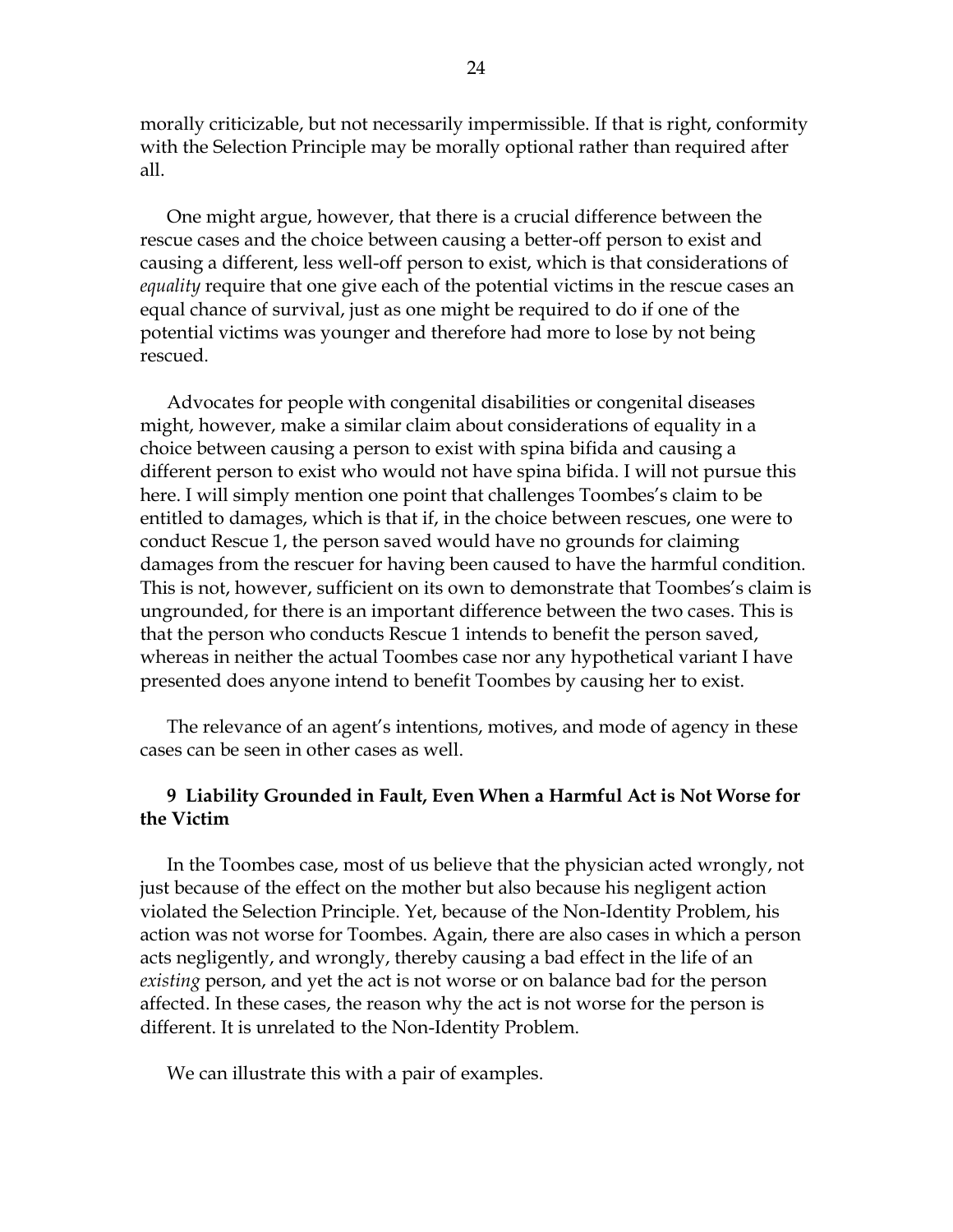#### *First Negligent Driver*

A taxi driver is taking a passenger to the airport, where she plans to fly off for a week's vacation. During a moment of carelessness, he crashes the car, injuring the passenger, who has to be taken to the hospital for treatment of a broken arm. She misses her flight and her vacation.

#### *Second Negligent Driver*

The details are the same as in First Negligent Driver except that the plane she would otherwise have boarded crashes on takeoff as a result of a mechanical failure, killing everyone on board. Had the taxi not crashed, the passenger would have been killed.<sup>20</sup>

In the first case, the taxi driver's negligence was worse for the passenger. But in the second case, it was not. It was, indeed, *better* for the passenger, assuming that nothing else would have prevented her from boarding the plane. That the driver's negligence in the second case was not worse for the passenger, and in fact benefited her, was simply a matter good moral luck.

It is clear that in the first case the driver owes compensation to the passenger. And it would seem unfair if the second driver were to be exempted from liability just because of his good moral luck. It seems, intuitively, that the second driver owes damages to his passenger just as the first driver owes them to his passenger. This may be even more obvious if we consider a third example.

### *Malevolent Driver*

 $\overline{a}$ 

The details are the same as in Second Negligent Driver except that the driver becomes annoyed with the passenger and deliberately crashes the car with the intention of injuring her. He does not foresee that, in doing this, he saves her life.

It is highly implausible to suppose that this driver should be exempted from liability to pay damages to the passenger just because his malevolent action turned out unexpectedly to save the passenger's life.

It will be no surprise to those familiar with notions of liability in morality and law that an agent's liability can depend not only on the effects of that agent's action but also on what his or her motives or intentions were. Thus, if the taxi driver somehow knew that the plane would crash, was unable to prevent it from taking off, and unable to convince the passenger not to board, and if he had no other means of preventing the passenger from boarding, it would have been not

 $20$  The second case is modeled on an example in Joel Feinberg, "Wrongful Life and the Counterfactual Element in Harming," *Social Philosophy and Policy* 4 (1986), pp. 150-51.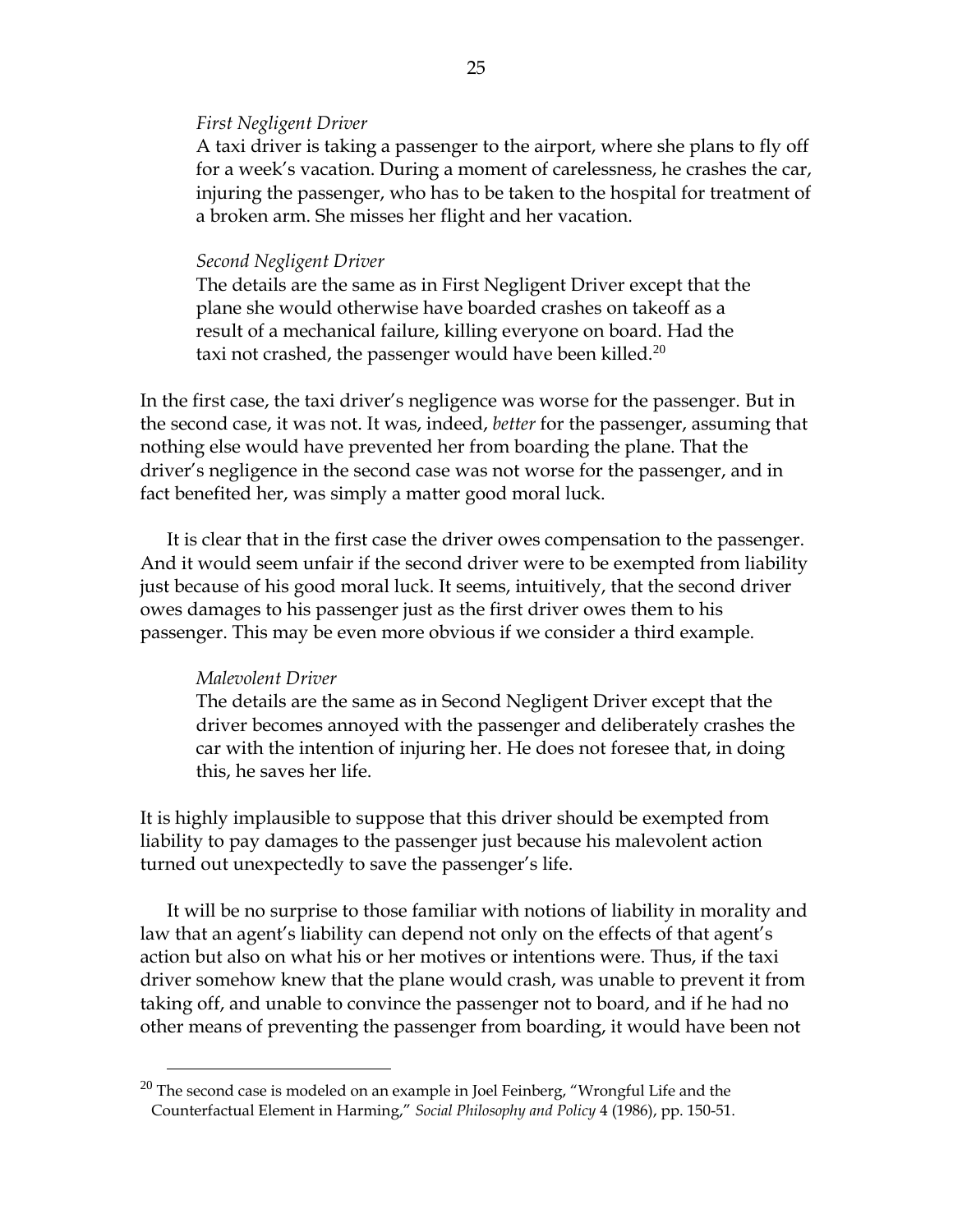only permissible but perhaps even obligatory for him to crash the taxi, thereby injuring the passenger as a necessary means of preventing her from boarding.

The case of the second negligent driver is relevantly analogous to the actual case of Evie Toombes. In the Toombes case, the physician's negligence both caused Toombes to exist with a life well worth living and caused a bad effect in her life: spina bifida. The physician did not, however, intend or even foresee the good effect, at least under the relevant description – namely, "causing a person to exist with a life worth living who would otherwise never exist." Similarly, in Negligent Driver, the taxi driver caused the passenger to *continue* to exist with, we may suppose, a life well worth living, but did not intend or foresee this good effect. The driver is thus not morally responsible for the benefit of saving the passenger's life, as it was simply an unforeseen side effect of his otherwise culpable action. He does seem, however, to be morally responsible for the immediate harms caused to the passenger by his negligence. In the same way, the physician in the Toombes case may seem to be morally responsible for the harmful condition – spina bifida – but not for the benefit to Toombes of a life worth living. $21$ 

Although the second negligent driver's good moral luck does not seem to exempt him from liability to pay damages to the passenger – the fact that his action was not worse for the passenger does make it difficult to determine a counterfactual baseline for the measurement of the damages owed. It cannot, of course, be that the driver is liable to make the passenger as well off as she would have been had the accident not occurred. Perhaps it could be that he is liable to make the passenger as well off as she was before the accident.

If it is correct that the driver is liable to pay damages to the passenger, it seems that it should also be coherent to suppose that the physician owes damages to Toombes, even though she would not exist if he had not acted as he did (just as the passenger would not exist *now* if the driver had not acted as he did). But the counterfactual baseline for the measurement of damages that I suggested for the case of the driver will obviously not work in the case of Toombes. She cannot, as I noted earlier, be made as well off as she was before the physician's negligent act, as she did not then exist. But perhaps, as I also suggested earlier, she could reasonably claim a right to be made as well off as the different child her mother might have had would have been.

## **10 Suffering, the Non-Identity Problem, and the No-Difference View**

 $^{21}$  I am grateful to Kida Lin for helpful discussion of this point.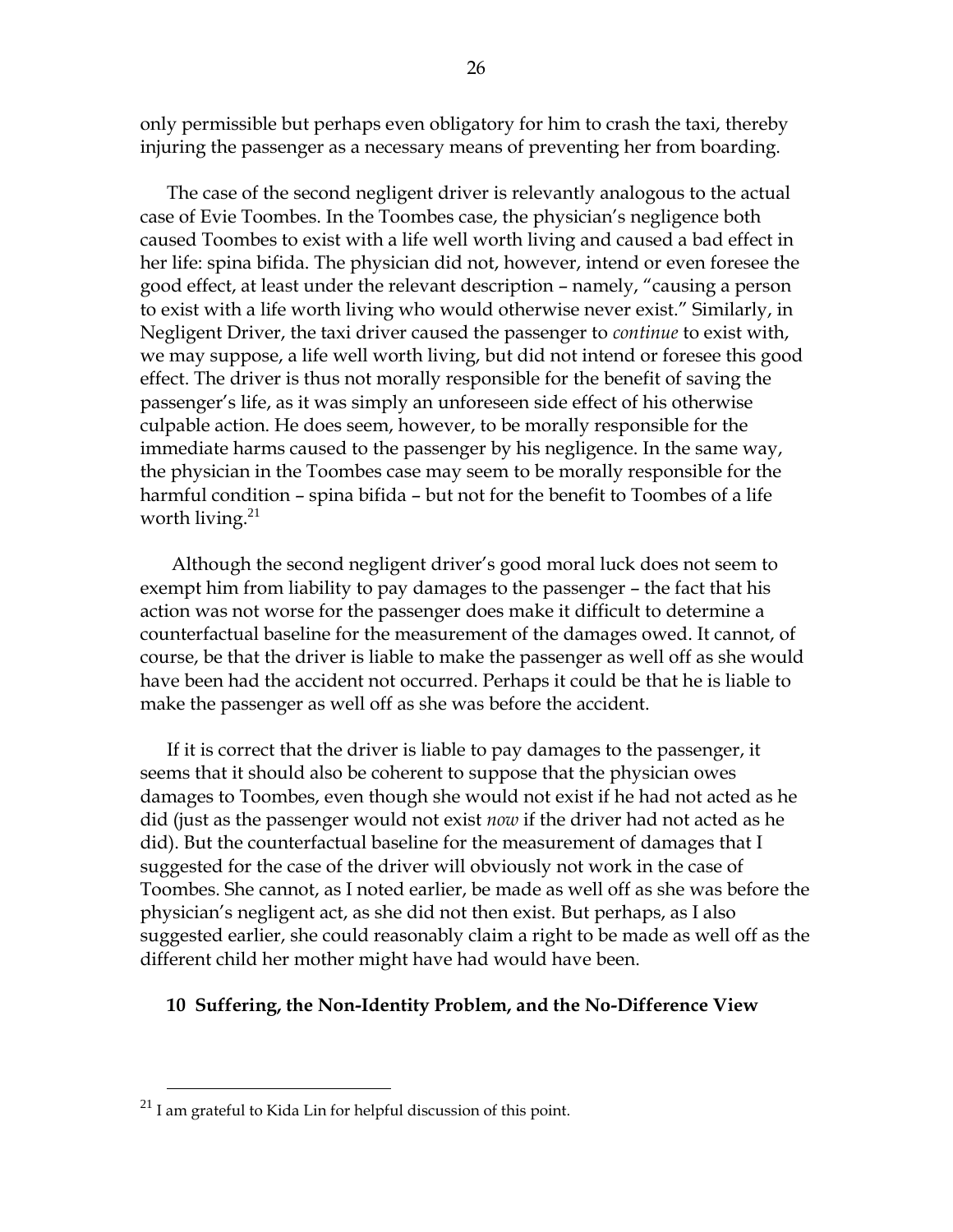As I have repeatedly noted, most people seem to believe that there is no general moral reason to cause a well-off person to exist rather than not cause anyone to exist. And even among those who reject the Negative Claim, most believe that the reason to cause a well-off person to exist rather than not cause anyone to exist is weaker than the reason to confer a substantial benefit on an existing person rather than not benefit anyone. Yet many people believe that the reason not to cause a miserable person to exist is as strong as the reason not to inflict equivalent misery on an existing person – even though causing a miserable person to exist is not worse for that person, whereas causing a person to become miserable is worse for that person. Many people accept, in other words, that while the No-Difference View does not apply to the conferral of benefits, it does apply to the infliction of harms, or at least harms that involve suffering or misery. They accept that, while it makes a moral difference whether the conferral of a benefit is better for the beneficiary, it does not make a moral difference whether the infliction of suffering or misery is worse for the victim.

If this is correct, the Non-Identity Problem makes no difference to the reason not to cause suffering in the future. But, if the reason to confer a benefit is stronger when the failure to confer it would be worse for the potential beneficiary, then the Non-Identity Problem does make a difference to the strength reason to confer – or not to prevent – benefits in the future. If the benefits are noncomparative, the reason is weaker than if they are comparative. If saving a life is a benefit rather than the prevention of a harm – and in particular, given that it is not the prevention of suffering or misery – then the Non-Identity Problem makes a difference to the reason to prevent future deaths but not to the reason to prevent future suffering.

If, again, this view is correct, it has implications for cases of wrongful life like the Toombes case – that is, cases of Preconception Negligence. Suppose that in a case of Preconception Negligence, the bad effect in the life of the child who is caused to exist consists in limitations to the child's capacity for well-being, such as limitations to the forms or heights of well-being accessible to the child. The bad effect, in other words, simply limits the benefits that life affords to the child. Toombes's spina bifida, for example, seems to deny her the pleasures of eating, for she has to take nutrition through a feeding tube. Because this sort of bad effect is the prevention of a benefit, the strength of the reason not to cause it is affected by the Non-Identity Problem, and the No-Difference View does not apply. Even if the act that both caused the child to exist and caused the bad condition grounds a claim for damages, the claim is not a strong as it would be if the case were one of Prenatal Negligence rather than Preconception Negligence.

But now suppose that in a case of Preconception Negligence, the bad effect in the life of the child who is caused to exist consists in repeated episodes of